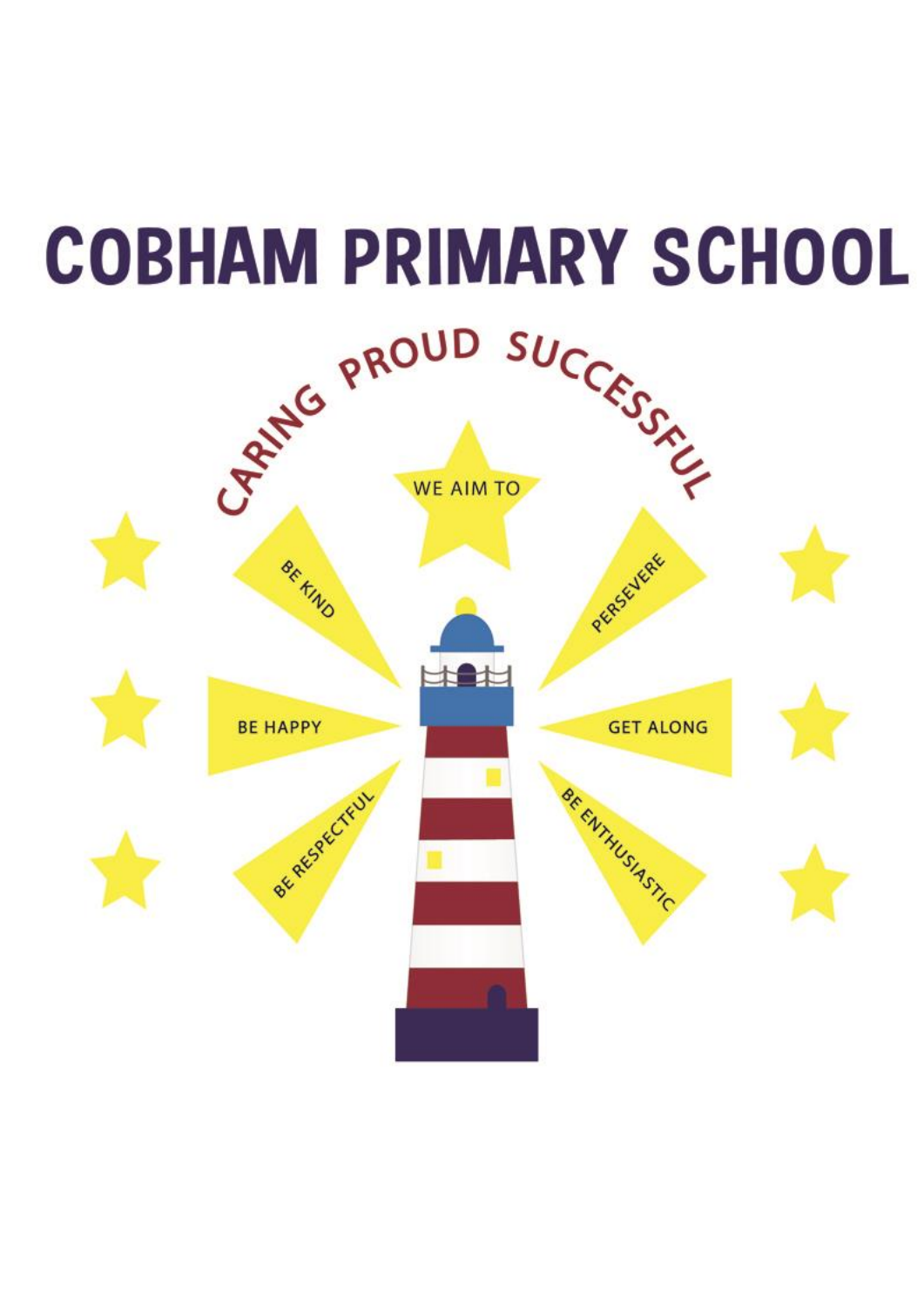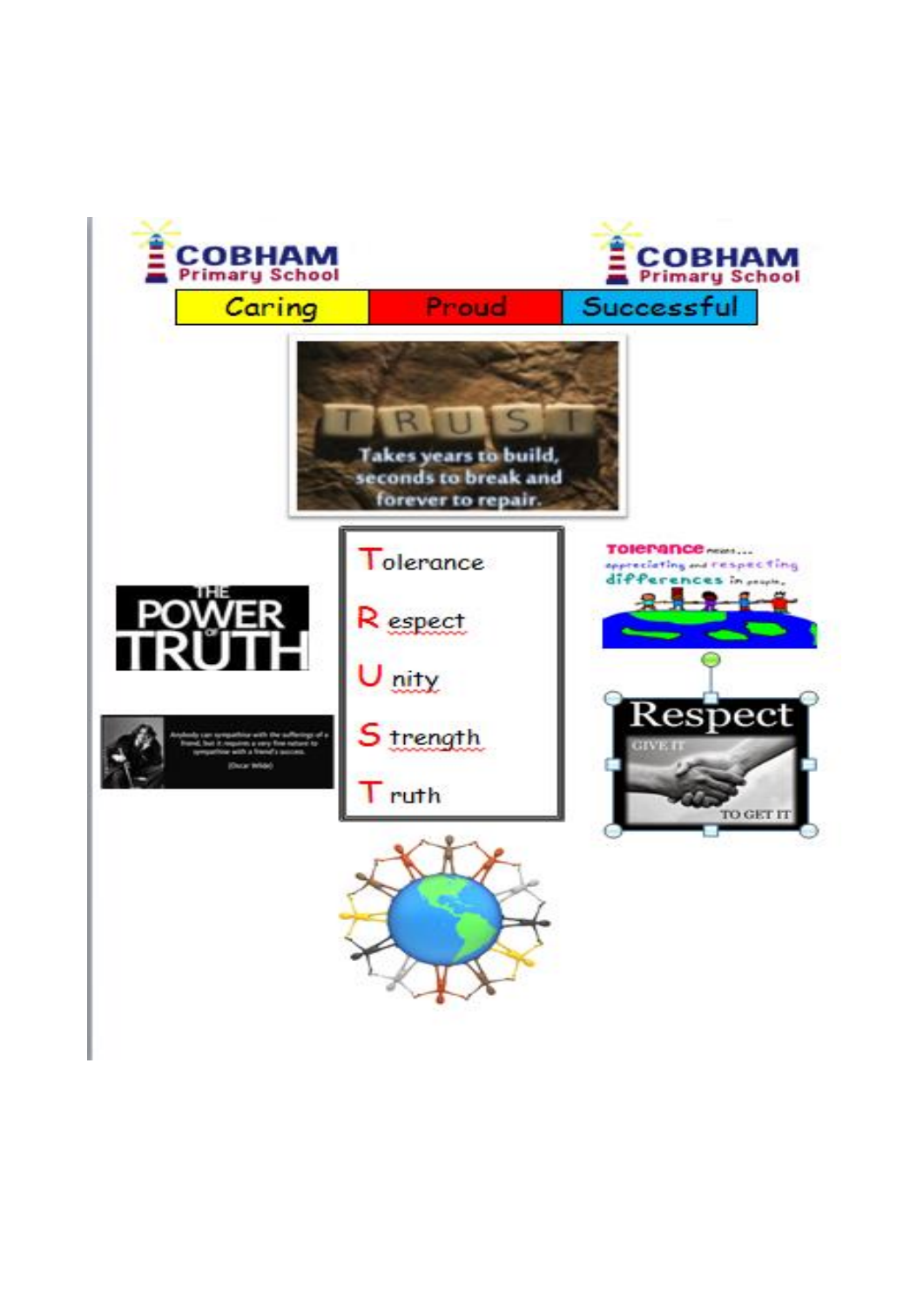## **A Message from the Headteacher**

Dear Parents

If you are reading this, it is either because you are thinking about sending your child to our school, or that you have already been offered a place at Cobham. Either way welcome to Cobham Primary School! We are fully aware that it is an absolute privilege to have your child attend our school and we take this level of responsibility very seriously. Our aim is to have every child running through the school gates excited about the day ahead!

Cobham is a lovely school where the warmth and care provided for your children stands alone as the best in the area! Our ethos of 'Caring, Proud & Successful' can be seen when you observe the children in and around school.

Cobham has a great team of teachers and teaching assistants whom provide high levels of teaching and learning which is engaging, active and fun. Children will be encouraged, nurtured and challenged to always give their best, to aim high and take real pride in who they are and what they achieve.

The prospectus tells you all you need to know about the school, its aims and objectives, curriculum, activities and links with the community. However the best way to get to know whether our school is right for your child is to visit and see it for yourselves. Once you have seen the children and the school, I am in no doubt that you will agree that children feel happy, safe and are learning in a creative, fun way!

Mrs J Saunders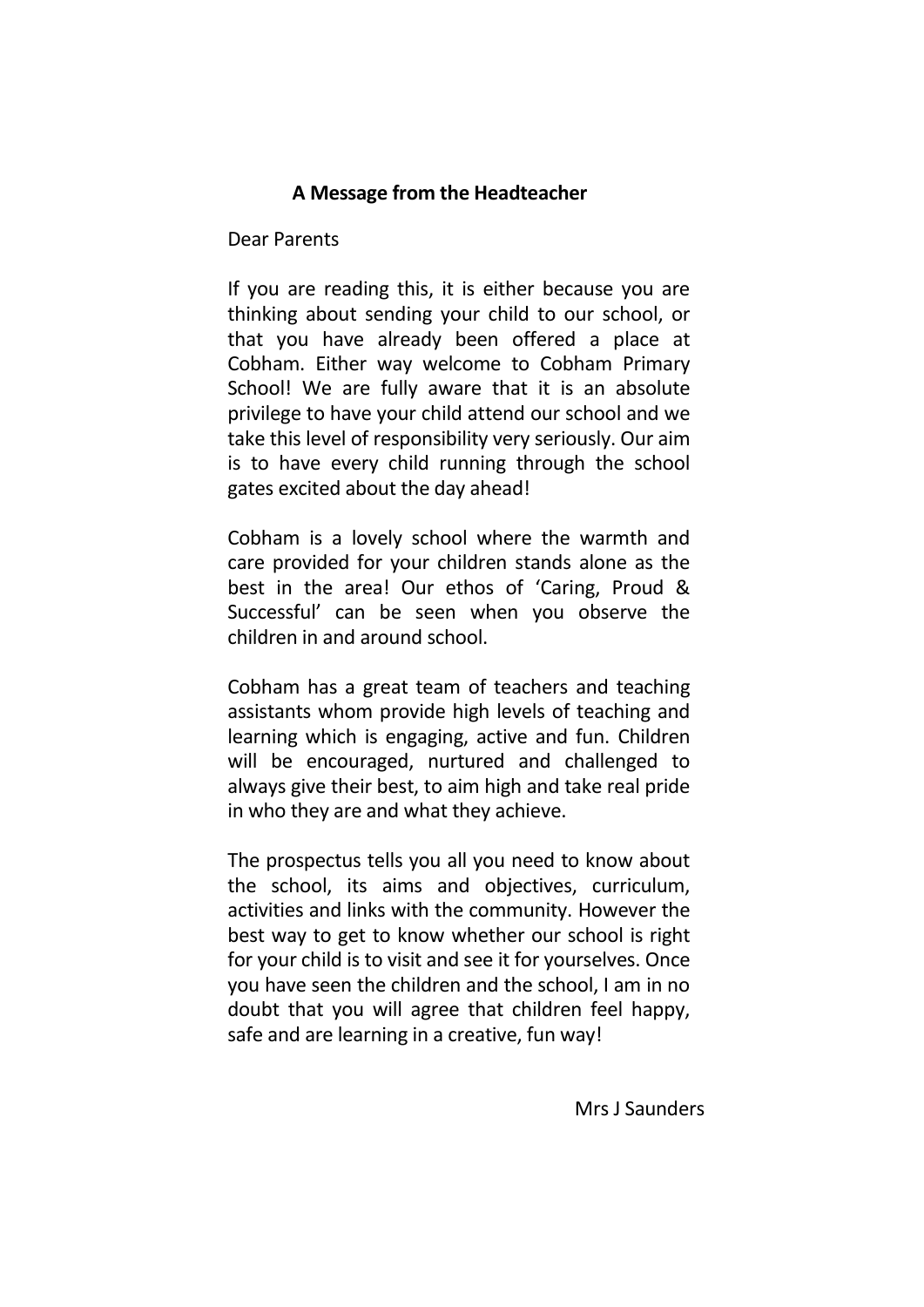## **School address:**

 Cobham Primary School The Street Cobham Gravesend Kent DA12 3BN

Tel: 01474 814373

 E-mail: [headteacher@cobham.kent.sch.uk](mailto:headteacher@cobham.kent.sch.uk) School website: www.cobham.kent.sch.uk

#### **School Staff: (September 2021)**

### **Headteacher:**

Mrs J Saunders

#### **Teaching staff:**

 Mr P Burns Miss N Serantes Mrs H Ttaris Mrs E Joshua Mrs R Resoda Mrs S Rose Dr P Crowther Miss M Pretious Mrs L Brooker

#### **SENCo:**

Mrs E Heasman

#### **Support staff:**

 Mrs S Styles – Office Manager Mr P Jarvis – Finance Manager

#### **Teaching Assistants:**

 Mrs A Simmons Mrs V Jones Mrs S Clarke Mrs J Kelly Mrs C Lyons Mrs T James Miss J Le Pavoux Mrs T Usher Mrs M Snow Mrs J O'Neill Mrs T Merry Mrs J Sahota Miss R Styles Mrs T Dyer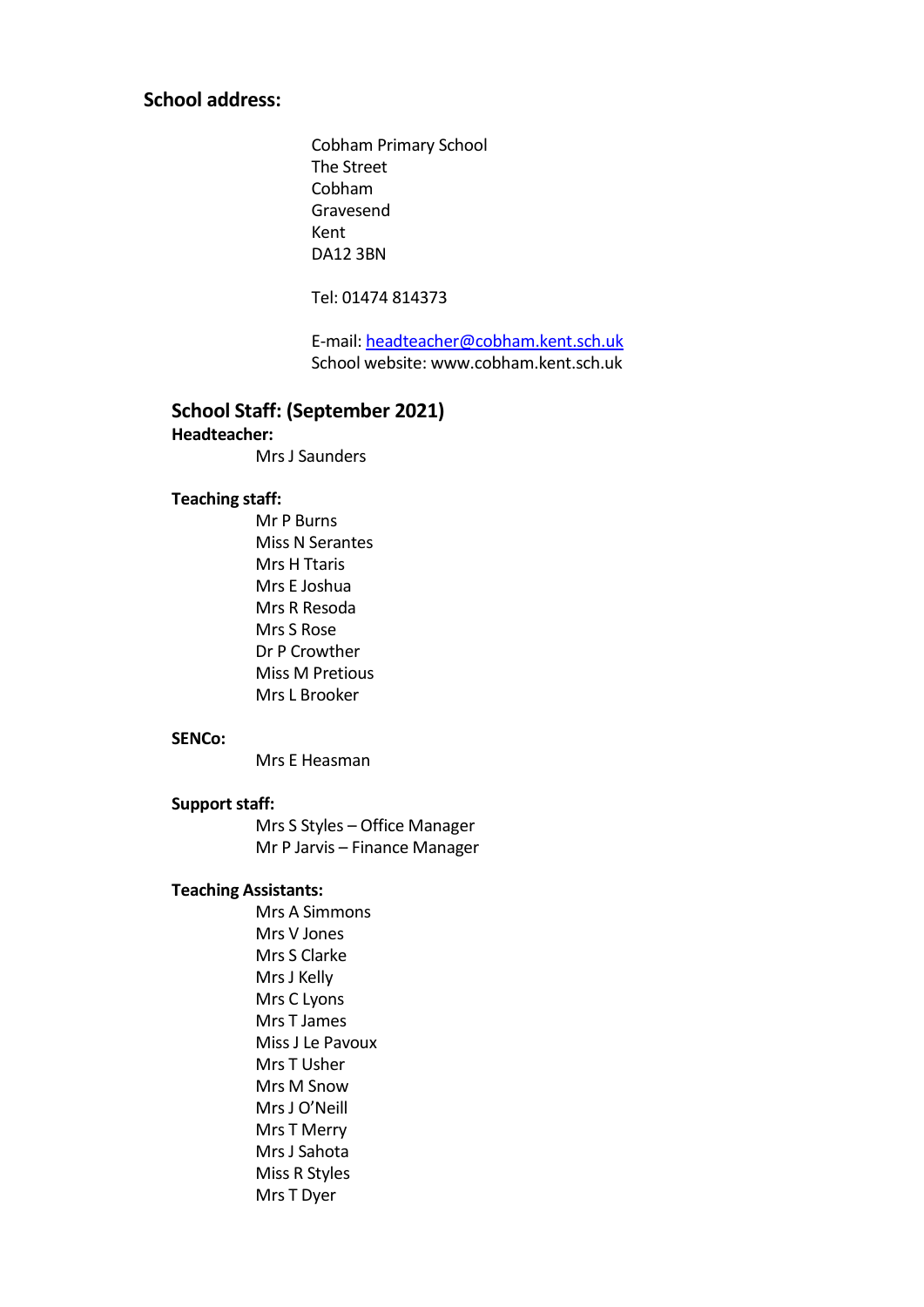Miss K Courtney Mrs C Hargrove Miss R Taylor Mr D Simmons

 Mrs L Richmond - Cleaner Mrs K Pritchard – Cleaner

#### **Midday Supervisors:**

 Mrs L Hamilton Mrs J Abela

# **Governing Body:**

The Governing Body of the school currently (September 2021) consists of the following Governors:

#### Local Authority Appointed Governors:

Co-opted Governor

 Mr S Dyer Mrs K Cresswell Mrs C Niranjan Mr R Wemyss Mr D Edwards Miss T Rendall Mr M Hyde

Parent Governor:

 Mrs C Hargrove Mr A Leach

**Staff Governors:** 

Mr P Burns

Headteacher (elected to be a Governor):

Mrs J C Saunders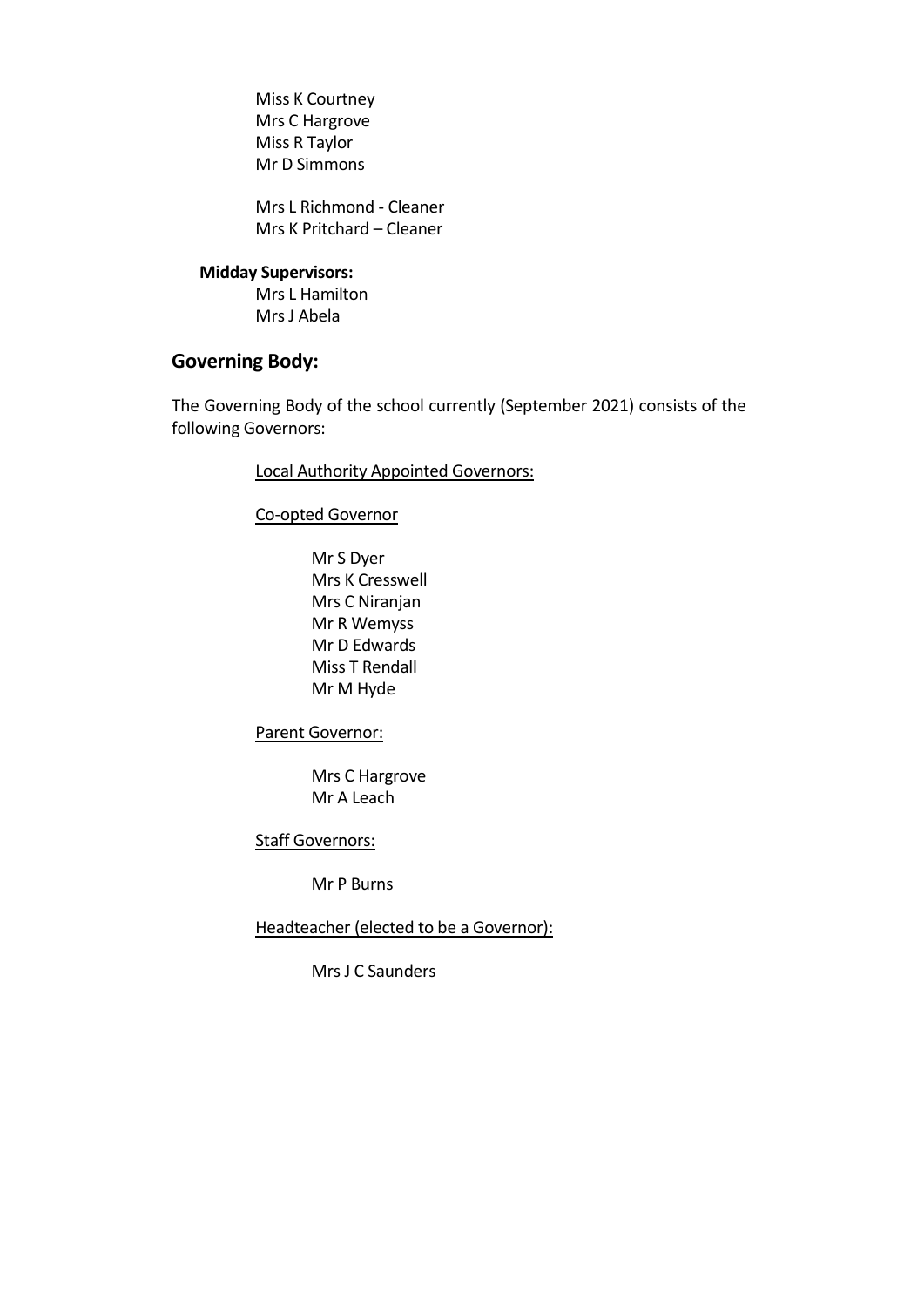# **Description:**

Cobham Primary School provides an all-round education for children between the ages of 4 and 11 years. There are currently 219 children on roll, being taught in 7 classes. The class sizes range from 30 to 32.

The school serves the rural area south of Gravesend and the A2 trunk road. It traditionally takes children from the local village communities of Cobham, Sole Street and Luddesdown, although many of our children live in surrounding towns and villages.

The school, a listed building, was opened in 1874 and given to the village by the Earl of Darnley, who lived at Cobham Hall, and whose coat of arms adorns the school crest. Previous to this, the school was housed upstairs in the Stone House, adjacent to the church.

The original flint building contains two spacious infant classrooms, self-contained with their own toilet facilities, and two outside play areas. The main school building has three further classrooms. The three oldest year groups are in a purpose-built modern block with their own toilets and changing rooms. The school hall is a detached building to the rear of the main school, adjacent to the village bowls green. The school offices are located in one of the two attached school houses.

The school occupies a spacious and attractive site in the historic village of Cobham, with its medieval and Dickensian links with the past. We benefit from having a full-sized playing field and two playgrounds and a well-stocked library.

## **Our Aims:**

- Maintain the highest levels of attainment by aiming for outstanding standards of teaching and learning both in and out of the classroom, appointing the best possible staff and establishing a productive partnership with parents, thereby enabling our pupils to reach their full potential.
- Encourage our pupils to enjoy school and learning, to take that enjoyment on to the next stage of their learning and to become life-long learners, ready for the challenges of the 21<sup>st</sup> century.
- Maintain the character of a village primary school with a reputation for being happy, friendly, welcoming and child-centred, which enables our pupils to achieve and learn in a caring "family" environment.
- Encourage our pupils to make a positive contribution both to the school and to the wider community in which they live, through teaching and demonstrating the values of charity, tolerance, understanding, respect and consideration for others.
- **■** Improve the life chances of our pupils by teaching them to use their initiative, make healthy life-style choices, stay safe and achieve future economic well-being.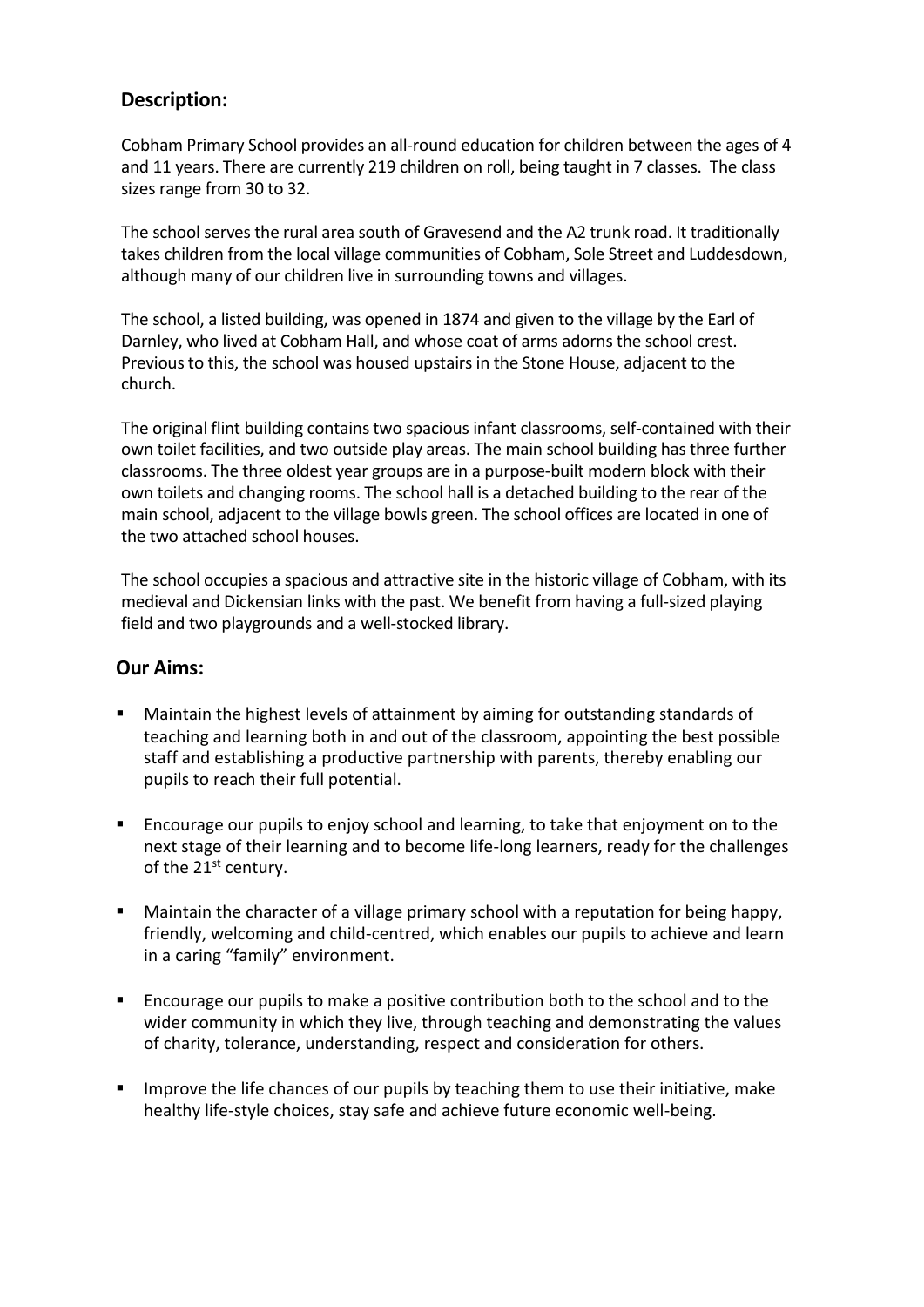## **Our Mission Statement:**

### **CARING, PROUD, SUCCESSFUL!**

All who work at Cobham Primary School aim to uphold the school's local reputation for being a well-ordered, happy and attractive learning environment; where the children are given every encouragement to become hard-working, considerate and polite future citizens; where each child is helped and encouraged to achieve the best that he/she is capable of; where the staff feel confident that they are working towards common goals and know that they have the support, opportunities and resources to allow them to realise those goals; and where the parents, Governors and local community are appreciative and supportive of what the school stands for, and what it is doing for its children.

## **Admissions Policy:**

School places are allocated taking account of the County criteria, which are, in order of priority: **Looked After Children; Current family association (i.e. an older sibling in the school at the time of entry at the same address or closer than 2 miles); Health reasons; Nearness of children's homes and ease of access to the school.** 

There is a statutory limit of 30 children in Key Stage One (Infant) classes. The Governors have agreed a limit of 32 in Key Stage 2 classes.

In the case of Reception class admissions, if we are over-subscribed and the limit of 30 has been reached, we will be unable to offer a place to additional children. Parents have the right to appeal against such a decision. Details of how to appeal are available from the Area Education Office.

Children are admitted in the September prior to their fifth birthday, in line with Kent's admissions policy. The children are initially admitted on a part-time basis, becoming fulltime after the first three weeks of term.

Parents of pre-school children are advised to contact the School Office at the earliest opportunity in order to register their child's name with the school. Please note, however, that this does not guarantee a place being available at the school.

The Headteacher is always pleased to talk to prospective parents and to show them around the school. Also parents can attend one of our Open Mornings which are scheduled for the end of the Autumn Term, please refer to our website for dates.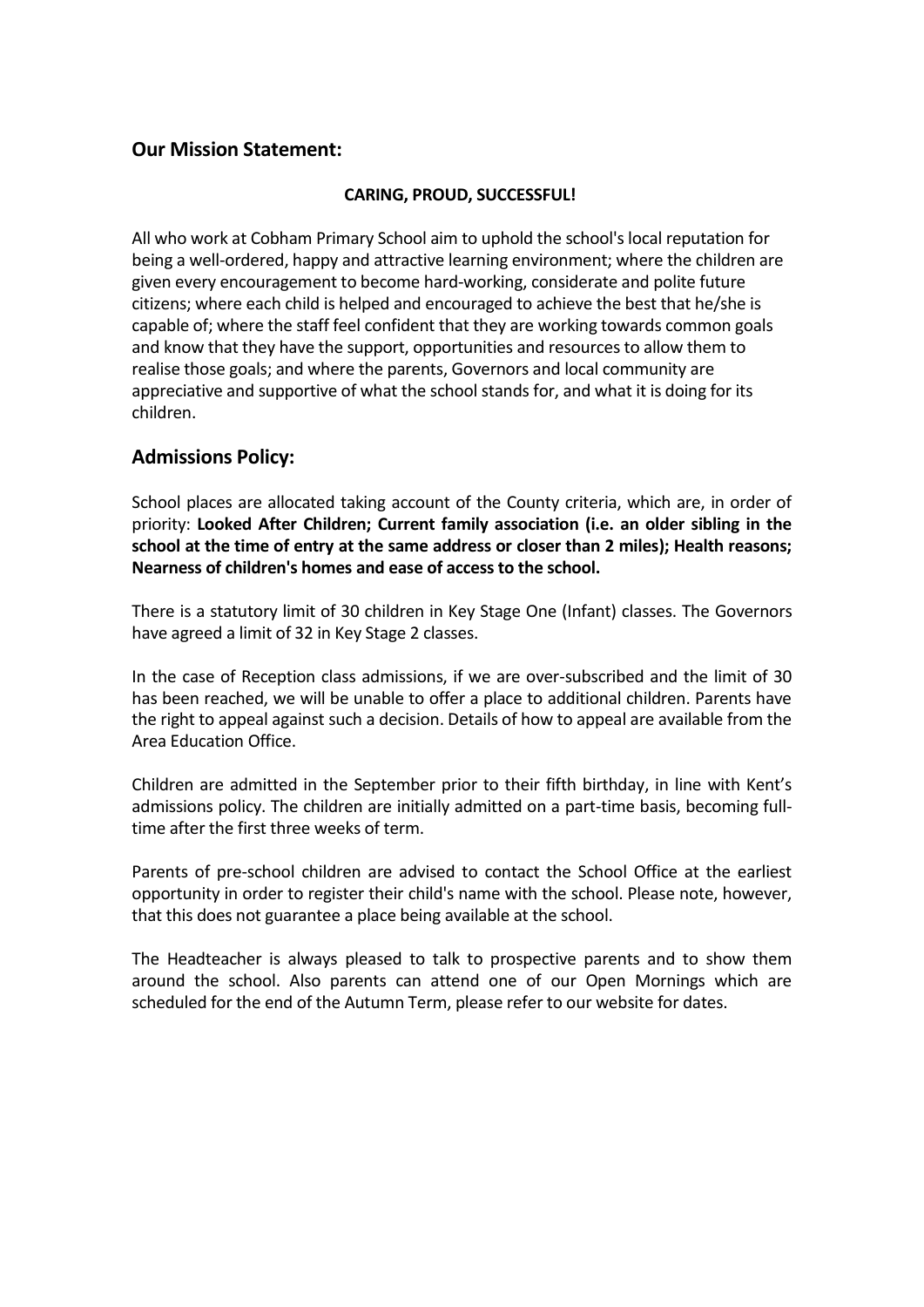# **Staggered Start for Reception Children:**

When our new children finally start their learning journey at school, we stagger their start! For the first week we do NOT have any reception children in school as the teaching team undertake home visits. This is a crucial activity as it is a chance to formerly meet you as new parents and see your young children in their home environment.

#### **Week 2**

Half of the children will attend school each morning (9.00am – 11.15am) and the remaining half will attend each afternoon (1.00pm – 3.15pm).

#### **Week 3**

All 30 children attend for the morning session from 9.00am -1.15pm.

### **Week 4**

All 30 children now attend full time (9.00am – 3.15pm).

We appreciate that this arrangement can cause issues for many families; however it is the advice/guidance of the Early Years Specialists in Kent to have such arrangements. We wholeheartedly support this approach as it provides all children with the opportunity to settle into their new environment, safely and happily. It provides the reception team an even greater opportunity to get to know all the children's personalities, needs and interests very quickly. Historically it has also proven that the children settle well into school life with the minimal upset and stress. We want all our children to be happy and content to come to school, particularly our youngest and most vulnerable.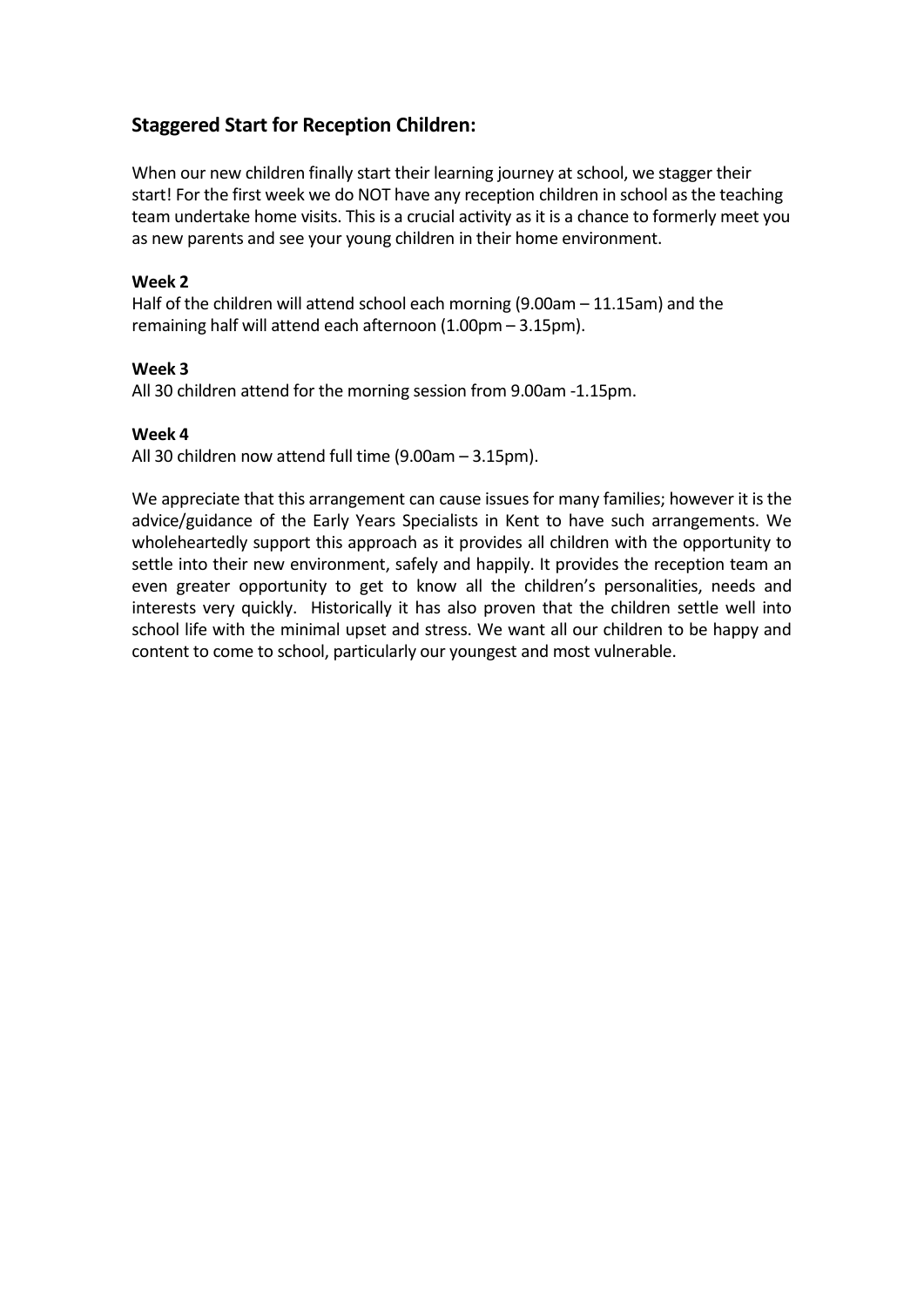# **Pre-school Links:**

We admit children from a variety of pre-school providers. We maintain a close link between the Reception class and the village pre-school, although we receive the children's transition records from most pre-schools. Children due to start in September are invited to attend a half-day familiarisation session in the Summer Term before they start school. Parents are also invited to come along to an evening meeting with the child's future teacher and the Headteacher. Home visits also take place, when the teacher and teaching assistant will arrange to visit the child and parents in the home environment, prior to the child starting full-time education.

# **Times of Sessions:**

Children come straight into their classrooms from 8.45am. School starts at 9.00am and finishes at 3.15pm. The lunch break is from 12.00 noon until 1.00pm. There is a midmorning break of 15 minutes for all of the children, and a mid-afternoon playtime of 20 minutes for the Infant (Key Stage 1) classes.

## **Length of Teaching Sessions:**

The length of the teaching sessions (excluding registration, assembly and playtimes) is 4 hours and 20 minutes per day (21 hrs 40 mins per week) for the Infant (Key Stage 1) classes and 4 hours and 42 minutes per day (23 hours 30 mins per week) for the Junior (Key Stage 2) classes. **Please note** that children should not arrive at school before 8.45am.

## **Teachers' Planning, Preparation and Assessment Time:**

Government legislation provides teachers with non-contact time for 10% of their teaching week, allowing them to spend time in school planning and preparing lessons and marking children's work. Staff and governors have agreed that at Cobham this will take place when our Higher Level Teaching Assistants are covering the classes. In this case the pupils' work will be planned and provided by the class teachers.

## **Talking to Staff:**

The best time for you to talk to your child's teacher is after school or by appointment if it is likely to be a lengthy discussion. Please do not expect teachers to be available to speak to you before 9.00am as this is one of their busiest times, when they are carrying out final preparations for the day ahead. Your cooperation will be appreciated.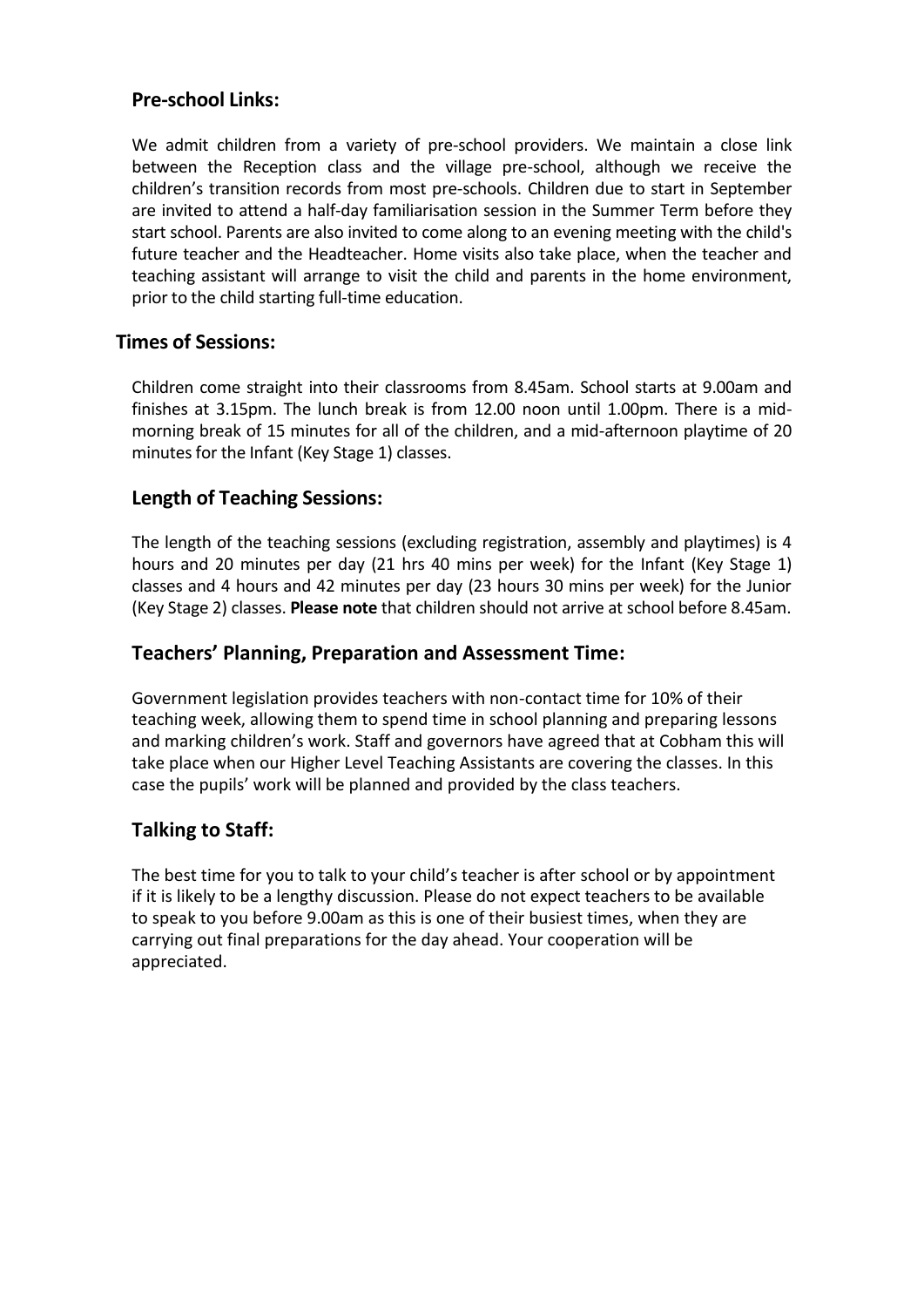## **School's Positive Behaviour Expectations:**

We aim to teach each child that they have social responsibilities towards the school community, and that they must learn to exercise self-discipline. Our expectations are based upon the need for the safety, happiness and well being of all. On occasions when school expectations are not adhered to and we feel it necessary to notify parents, we trust that they will support us in ensuring that the child learns from the mistakes made.

We use a range of systems to promote discipline. From top boy and top girl each day, to Stars of the Week having afternoon tea with the Head! Very often the teacher's or Headteacher's evident displeasure (a "telling off") is sufficient! If further reinforcement is required, the child may miss part of his or her playtime/s, he or she may be set a task, a lunchtime detention may be imposed or the child's parents may be contacted to help us to reinforce the message.

## **Bullying:**

Cases of unkind behaviour do, unfortunately, happen occasionally in any school. When these are brought to our attention, we will respond immediately. We have a newly revised bullying policy that is designed to help prevent bullying from happening and to deal effectively with it if it does. We trust that we will receive parents' support in preventing a recurrence of the problem.

If you feel that your child is being made unhappy because of the actions or words of others in the school, please do not hesitate to notify the class teacher or myself at the earliest opportunity. We will then be able to deal with the situation before it escalates.

## **The Curriculum:**

The National Curriculum is taught to all children of statutory school age. It comprises 5 "Core" subjects:

**English Mathematics Science Computing Religious Education**

and 6 "Foundation" subjects:

**Design & Technology History Geography Music Art & Design Physical Education**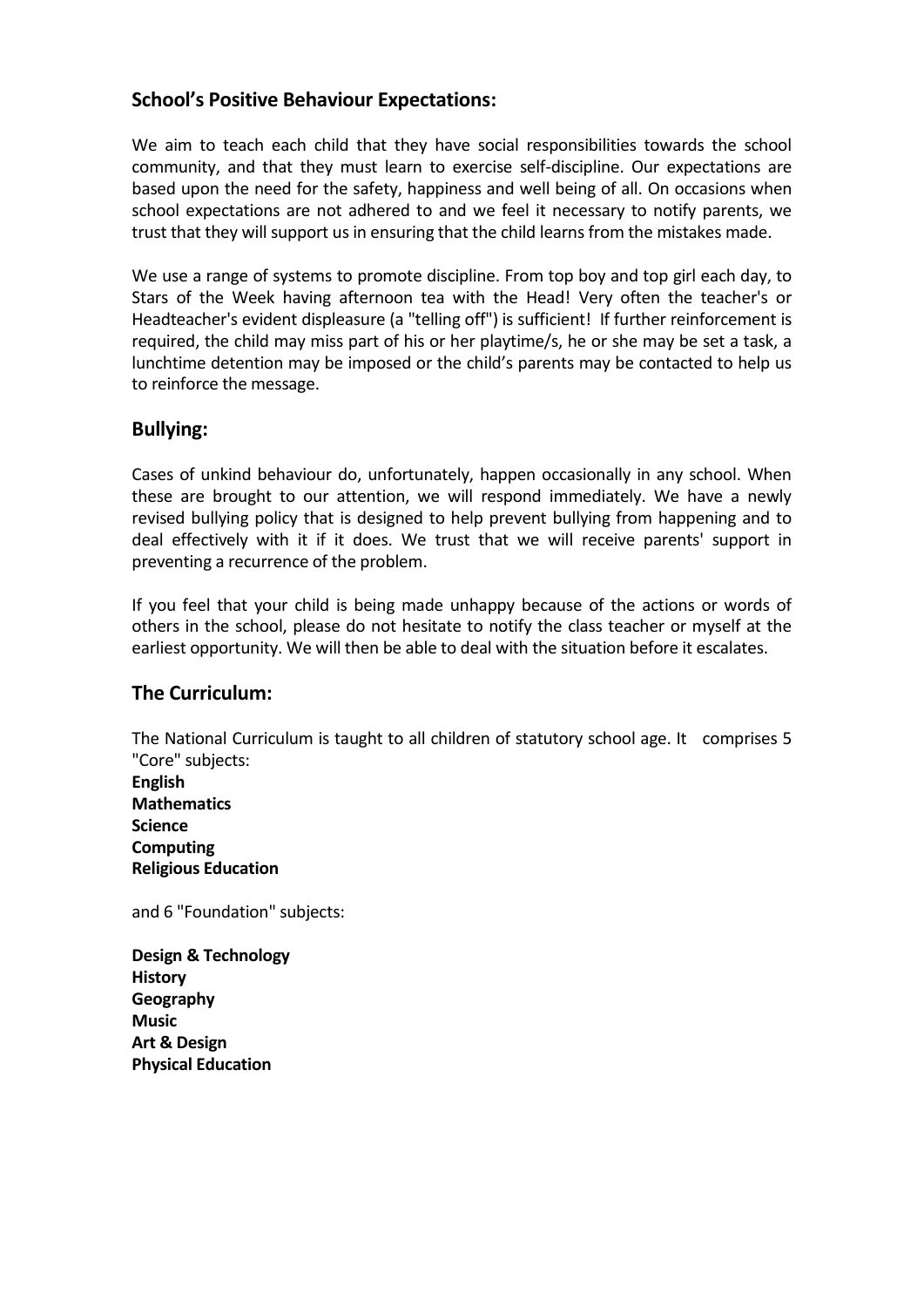We also introduce a **Modern Foreign Language (French)** to the children in Key Stage 2. In addition, we teach the cross-curricular subjects of **Personal, Social and Health Education (PSHE), Philosophy for Children** and **SMSC (Spiritual, Moral, Social and Cultural)**.

Whilst much of our teaching is subject-specific (particularly Maths, Science, History and Geography), some is based upon integrated Topic work, where, for example, the scientific, geographical and historic elements of the curriculum may be combined in an overall theme. This is particularly the case in the Infant (Key Stage 1) classes.

The teaching methods employed vary between a whole class, small group and individual approach, depending upon the subject, the type of lesson and the needs of the individual child.

## **The Core Subjects:**

### **English:**

In English, during Key Stage 1, pupils learn to speak confidently and listen to what others have to say. They begin to read and write independently and with enthusiasm. They use language to explore their own experiences and imaginary worlds.

During Key Stage 2 pupils learn to change the way they speak and write to suit different situations, purposes and audiences. They read a range of texts and respond to different layers of meaning in them. They explore the use of language in literary and non-literary texts and learn how language works. Each class has a daily dedicated literacy lesson, following the programme laid down in the National Literacy Strategy.

#### **Mathematics:**

During Key Stage 1 pupils develop their knowledge and understanding of mathematics through practical activity, exploration and discussion. They learn to count, read, write and order numbers to 100 and beyond. They develop a range of mental arithmetic calculation skills and use these confidently in different settings. They learn about shape and space through practical activities which build on their understanding of their immediate environment. They begin to grasp mathematical language, using it to talk about their methods and explain their reasoning when solving problems.

During Key Stage 2 pupils use the number system more confidently. They move from counting reliably to calculating fluently with all four number operations. They always try to tackle a problem with mental methods before using any other approach. Pupils explore features of shape and space and develop their measuring skills in a range of contexts. They discuss and present their methods and reasoning using a wider range of mathematical language, diagrams and charts. Each class has a daily dedicated Numeracy lesson, following the programme laid down in the National Numeracy Strategy.

#### **Science:**

During Key Stage 1, pupils observe, explore and ask questions about living things, materials and phenomena. They begin to work together to collect evidence to help them answer questions and to link this to simple scientific ideas. They evaluate evidence and consider whether tests or comparisons are fair. They use reference materials to find out more about scientific ideas. They share their ideas and communicate them using scientific language, drawings, charts and tables.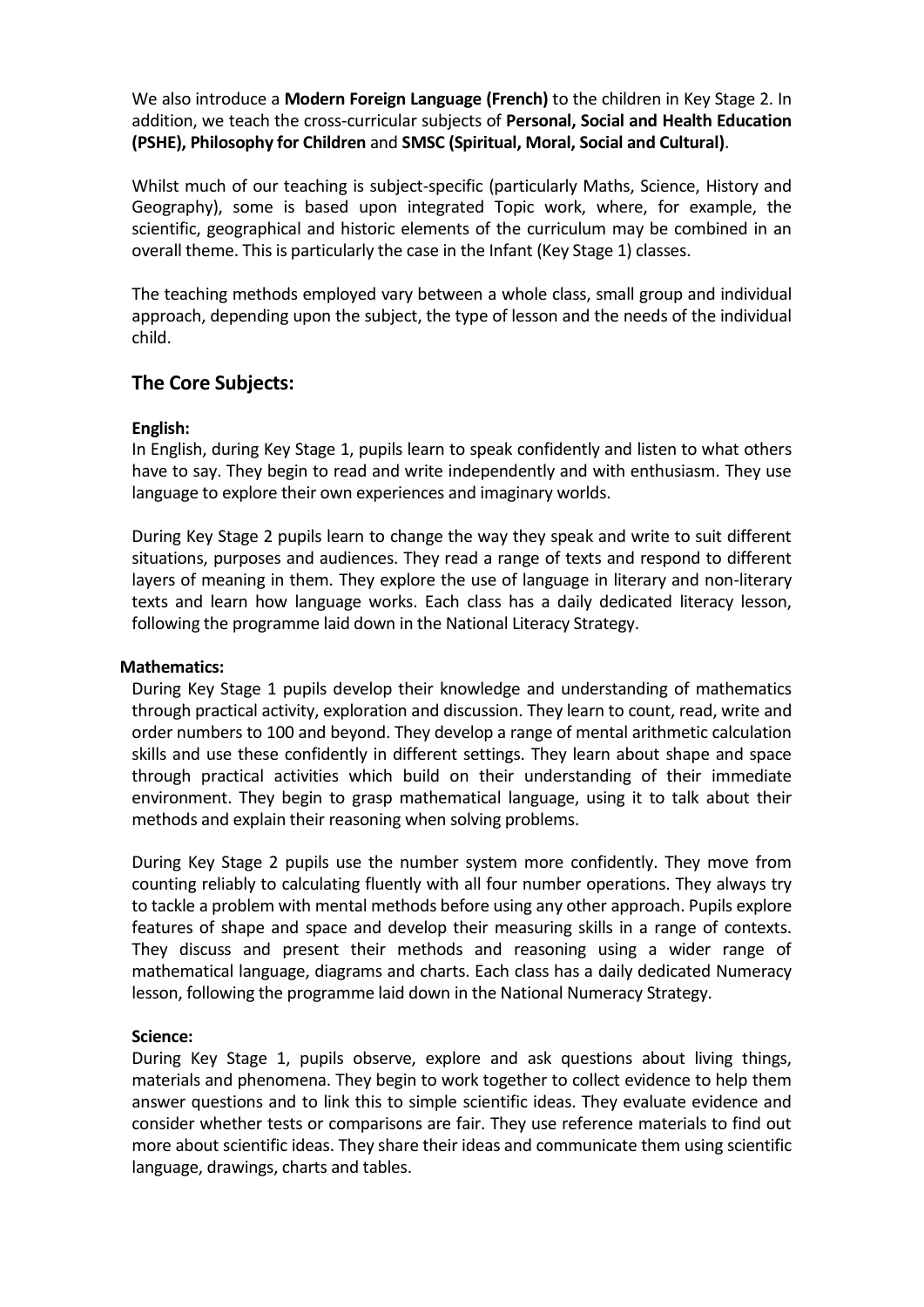During Key Stage 2 pupils learn about a wider range of living things, materials and phenomena. They begin to make links between ideas and to explain things using simple models and theories. They apply their knowledge and understanding of scientific ideas to familiar phenomena, everyday things and their personal health. They begin to think about the positive and negative effects of scientific and technological developments on the environment and in other contexts. They carry out more systematic investigations, working on their own and with others. They use a range of reference sources in their work. They talk about their work and its significance, and communicate ideas using a wide range of scientific language, conventional diagrams, charts and graphs.

#### **Computing:**

During Key Stage 1 pupils explore Computing and learn to use it confidently and with purpose to achieve specific outcomes. They start to use computing to develop their ideas and record their creative work. They become familiar with hardware and software and learn to program simple instructions.

During Key Stage 2 pupils use a wider range of Computing tools and information sources to support their work in other subjects. They develop their research skills and decide what information is appropriate for their work. They begin to question the plausibility and quality of information. They learn how to amend their work and present it in a way that suits its audience. We have computers, projectors and interactive whiteboards throughout the school as well as a computer suite for whole class teaching of ICT. We have an extensive library of software and peripheral equipment including digital still and movie cameras and a digital microscope. Across the school we have a ratio of 1 computer to every 6 children. We use external experts in their fields to deliver areas of the new curriculum alongside providing training opportunities for all team members.

## **The Foundation Subjects:**

### **History:**

During Key Stage 1 pupils learn about people's lives and lifestyles. They find out about significant men, women, children and events from the recent and more distant past, including those from both Britain and the wider world. They listen and respond to stories and use sources of information to help them ask and answer questions. They learn how the past is different from the present.

During Key Stage 2 pupils learn about significant people, events and places from both the recent and more distant past. They learn about change and continuity in their own area, in Britain and in other parts of the world. They look at history in a variety of ways, for example from political, economic, technological and scientific, social, religious, cultural or aesthetic perspectives. They use different sources of information to help them investigate the past both in depth and in overview, using dates and historical vocabulary to describe events, people and developments. They also learn that the past can be represented and interpreted in different ways.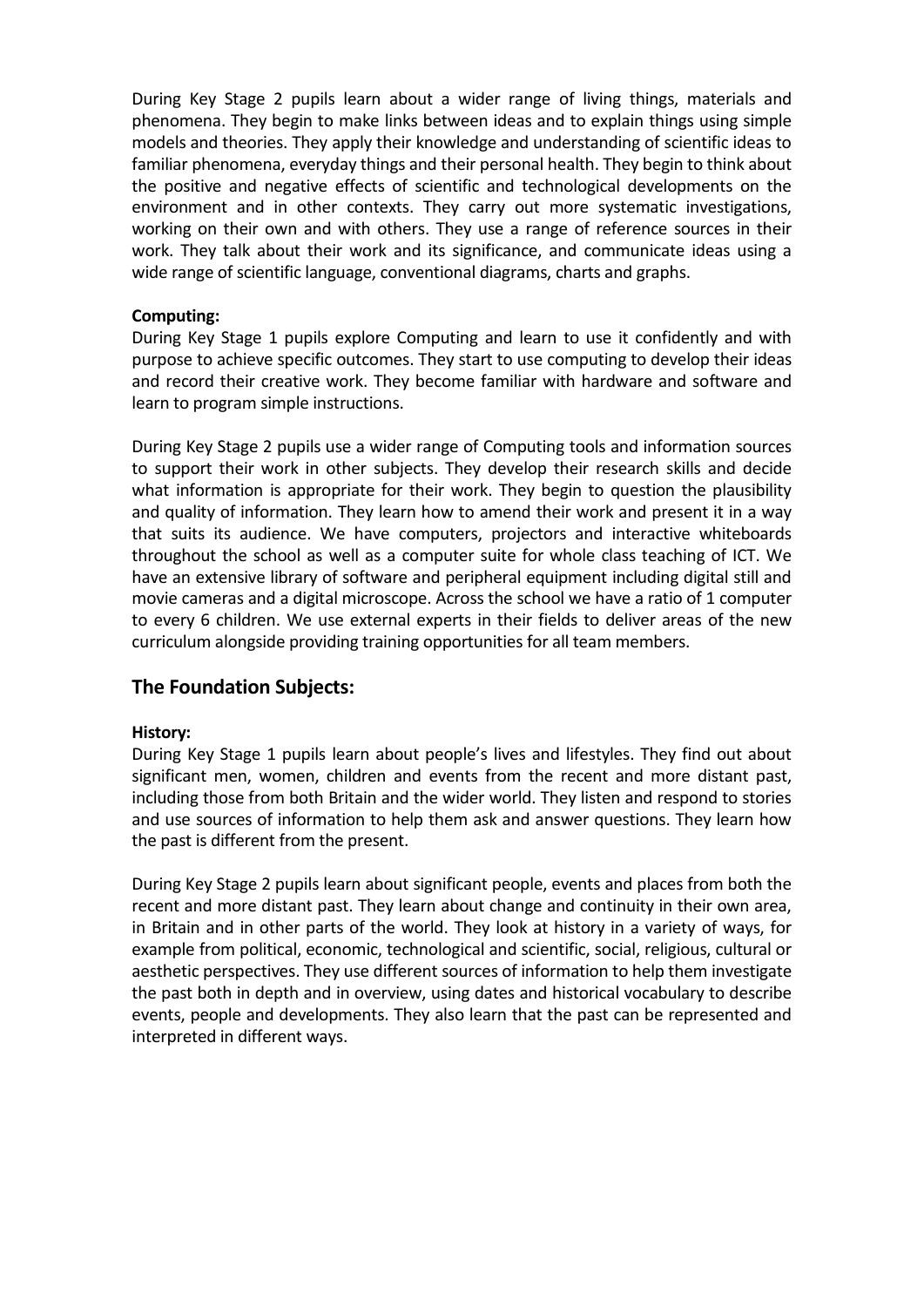#### **Geography:**

During Key Stage 1 pupils investigate their local area and a contrasting area in the United Kingdom or abroad, finding out about the environment in both areas and the people who live there. They also begin to learn about the wider world. They carry out geographical enquiry inside and outside the classroom. In doing so they ask geographical questions about people, places and environments, and use geographical skills and resources such as maps and photographs.

During Key Stage 2 pupils investigate a variety of people, places and environments at different scales in the United Kingdom and abroad, and start to make links between different places in the world. They find out how people affect the environment and how they are affected by it. They carry out geographical enquiry inside and outside the classroom. In doing so they ask geographical questions, and use geographical skills and resources such as maps, atlases, aerial photographs and ICT.

### **Design & Technology:**

During Key Stage 1 pupils learn how to think imaginatively and talk about what they like and dislike when designing and making. They build on their early childhood experiences of investigating objects around them. They explore how familiar things work and talk about, draw and model their ideas. They learn how to design and make safely and could start to use ICT as part of their designing and making.

During Key Stage 2 pupils work on their own and as part of team on a range of designing and making activities. They think about what products are used for and the needs of the people who use them. They plan what has to be done, and identify what works and what could be improved in their own and other people's designs. They draw on knowledge and understanding from other areas of the curriculum and use computers in a range of ways.

#### **Music:**

During Key Stage 1 pupils listen carefully and respond physically to a wide range of music. They play musical instruments and sing a variety of songs from memory, adding accompaniments and creating short compositions, with increasing confidence, imagination and control. They explore and enjoy how sounds and silence can create different moods and effects.

During Key Stage 2 pupils sing songs and play instruments with increasing confidence, skill, expression and awareness of their own contribution to a group or class performance. They improvise, and develop their own musical compositions, in response to a variety of different stimuli with increasing personal involvement, independence and creativity. They explore their thoughts and feelings through responding physically, intellectually and emotionally to a variety of music from different times and cultures.

#### **Art and Design:**

During Key Stage 1 pupils develop their creativity and imagination by exploring the visual, tactile and sensory qualities of materials and processes. They learn about the role of art, craft and design in their environment. They begin to understand colour, shape and space and pattern and texture and use them to represent their ideas and feelings.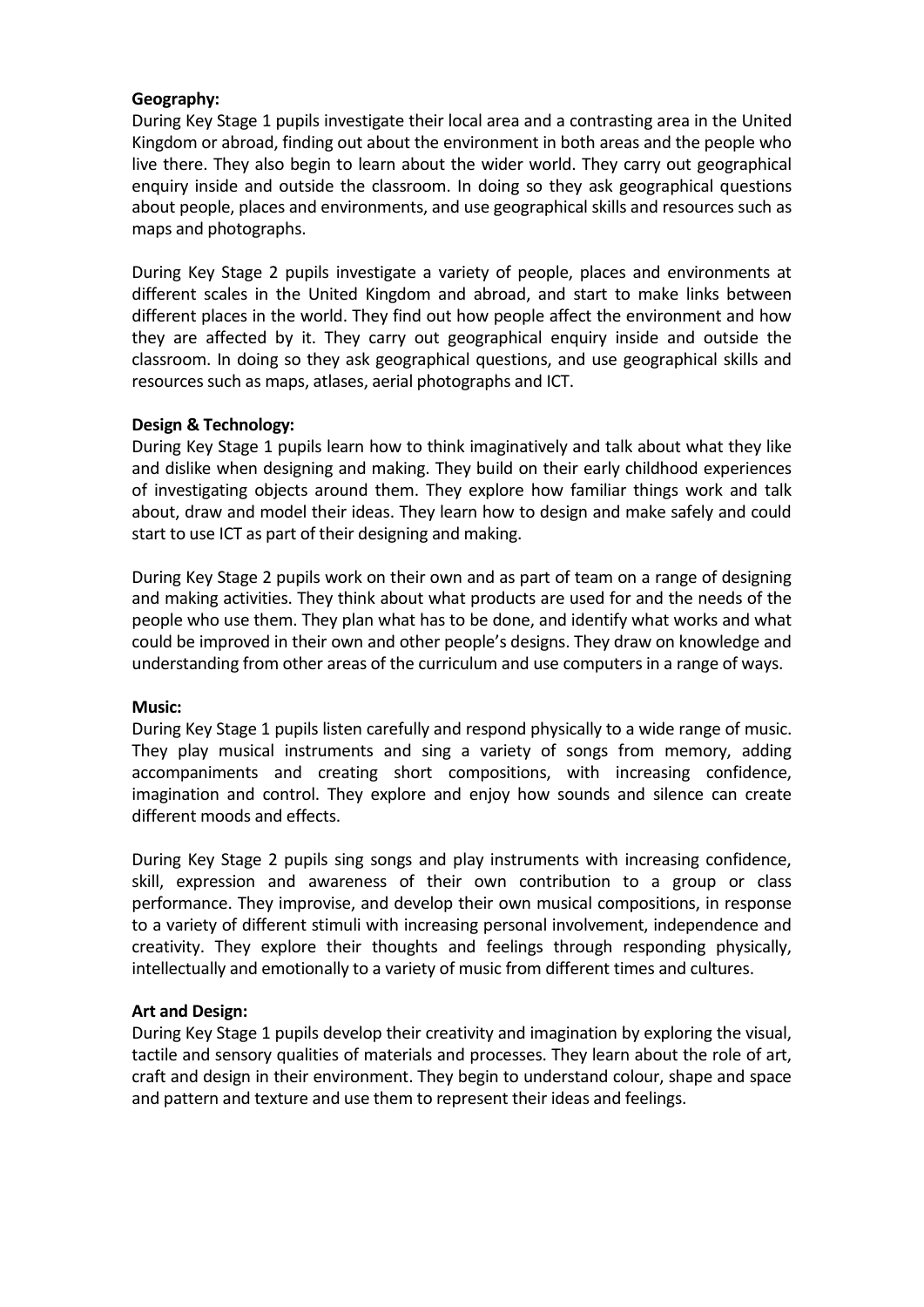During Key Stage 2 pupils develop their creativity and imagination through more complex activities. These help to build on their skills and improve their control of materials, tools and techniques. They increase their critical awareness of the roles and purposes of art, craft and design in different times and cultures. They become more confident in using visual and tactile elements and materials and processes to communicate what they see, feel and think.

#### **Physical Education:**

Physical Education includes games, gymnastics, dance, outdoor and adventurous activities, athletics and swimming. During Key Stage 1 pupils build on their natural enthusiasm for movement, using it to explore and learn about their world. They start to work and play with other pupils in pairs and small groups. By watching, listening and experimenting, they develop their skills in movement and coordination, and enjoy expressing and testing themselves in a variety of situations.

During Key Stage 2 pupils enjoy being active and using their creativity and imagination in physical activity. They learn new skills, find out how to use them in different ways, and link them to make actions, phrases and sequences of movement. They enjoy communicating, collaborating and competing with each other. They develop an understanding of how to succeed in different activities, and learn how to evaluate and recognise their own success. We work with Premier Sports, Guga fit and many external coaches to provide a wide and varied sports curriculum both in school hours and after school.

#### **Swimming:**

Children in Year 5 and 6 have weekly swimming instruction during school time at the Cygnet Leisure Centre, Northfleet, during the Autumn Term. Teachers and a qualified instructor teach small groups, and qualified life-savers are in attendance. As swimming forms part of the National Curriculum, children should bring a signed note to school if they have a medical reason for not participating. A voluntary contribution is requested to help cover transport and admission charges.

#### **Religious Education:**

R.E. is taught following the County's agreed syllabus. Whilst focusing on the predominantly Christian nature of our society, other major world religions are also featured. Daily assemblies are conducted for all children. We also use the BBC radio assembly series. Parents may withdraw their children from religious education upon request.

### **Personal, Social and Health Education and Citizenship & Social, Moral, Spiritual and Cultural Education:**

During Key Stage 1 pupils learn about themselves as developing individuals and as members of their communities, building on their own experiences and on the early learning goals for personal, social and emotional development. They learn the basic rules and skills for keeping themselves healthy, safe and for behaving well. They have opportunities to show they can take some responsibility for themselves and for their environment. They begin to learn about their own and other people's feelings and become aware of the views, needs and rights of other children and older people. As members of a class and school community, they learn social skills such as how to share, take turns, play, help others, resolve simple arguments and resist bullying. They begin to take an active part in the life of their school and its neighbourhood.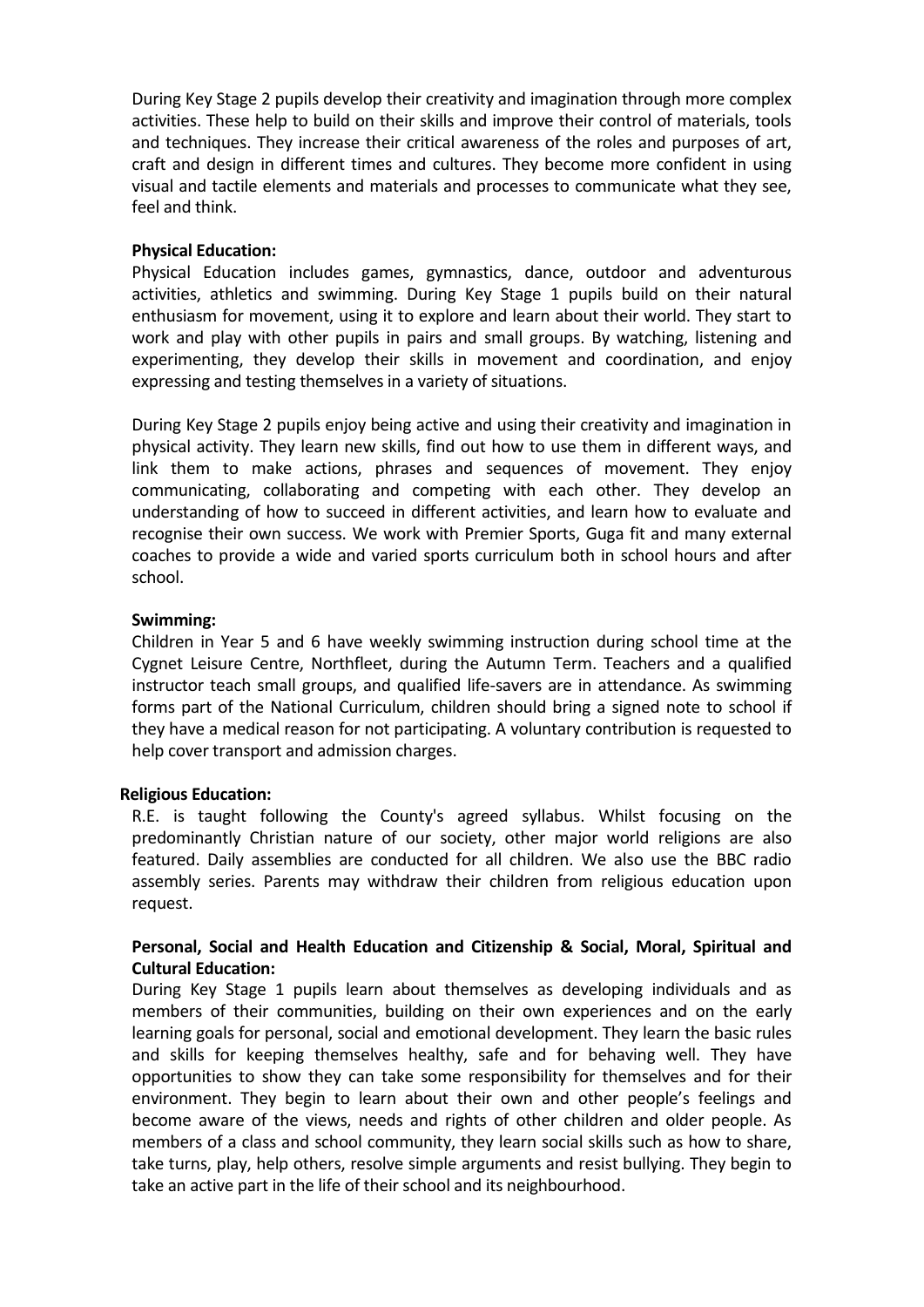During Key Stage 2 pupils learn about themselves as growing and changing individuals with their own experiences and ideas, and as members of their communities. They become more mature, independent and self-confident. They learn about the wider world and the interdependence of communities within it. They develop their sense of social justice and moral responsibility and begin to understand that their own choices and behaviour can affect local, national or global issues and political and social institutions. They learn how to take part more fully in school and community activities. As they begin to develop into young adults, they face the changes of puberty and transfer to secondary school with support and encouragement from their school. They learn how to make more confident and informed choices about their health and environment; to take more responsibility, individually and as a group, for their own learning; and to resist bullying.

#### **Modern Foreign Languages:**

Our Key Stage 2 children are introduced to French using "Tout le Monde", an online learning resource. Foreign languages are also spoken informally in many of the other classes, for example when answering the register and greeting the teacher.

### **Relationships & SRE Education:**

The Governors have agreed that sex education is taught in the context of family life and general health education. The programme covers the physical and emotional changes that occur at puberty, animal and human reproduction and the birth and care of a baby. Parents are given the opportunity to view the teaching materials beforehand. They have the right to withdraw their child from sex education lessons, but we hope that they will allow their children to take part with the rest of the class. Our policy on our school website very much demonstrates which aspects and the contexts used for this important area of learning.

## **Special Educational Needs:**

 Children are defined as having special educational needs if they have learning difficulties that are significantly greater than the majority of their year group. Children with significant physical or behavioural conditions may also be classified as having Special Educational Needs. These children are assessed, identified, placed on our Special Needs Register and given extra help by their class teacher in the first instance, with the advice and support of the member of staff with responsibility for special needs (the SENCO). Some children may receive additional classroom assistance from a teaching assistant. We may also request the intervention of the Educational Psychologist or Behaviour Support Service.

### **Homework:**

Homework forms a useful link between home and school, and helps to prepare our older children for secondary school. Children in both Key Stages 1 and 2 will regularly bring home a piece of work for completion at home, a task to research or work (including spellings and multiplication tables) which they are going to be tested on. From the Reception class onwards the children also regularly bring home their reading books, for parents and teachers to log their progress in a Reading Record book. We ask all parents to monitor their child's homework, to ensure that it is being completed. We also regularly give whole school themed homework for the whole family to engage with.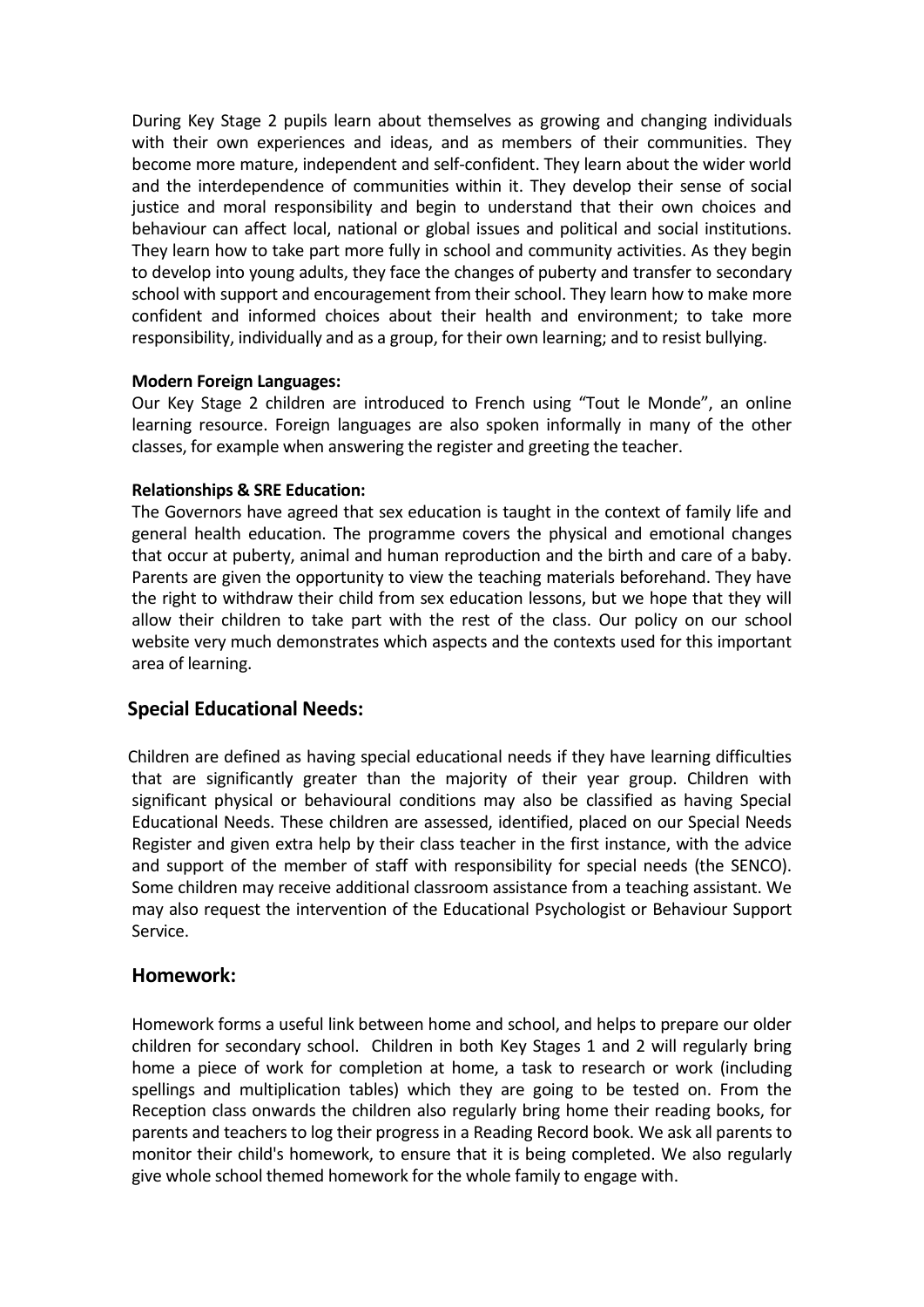# **Early Learning Goals:**

The curriculum for the under-fives is organised into six areas of learning:

Personal, Social and Emotional Development Communication, Language and Literacy Mathematical Development Knowledge and Understanding of the World Physical Development Creative Development

For each of these areas there are early learning goals that establish expectations for most children to reach by the end of the Reception class. By this time, some children will have exceeded the goals, while others will be working towards some or all of them

# **Early Years Foundation Stage Profile:**

The Early Years Foundation Stage Profile is completed by the Reception class teacher in conjunction with the teaching assistant over the course of your child's first year in school. It forms a record of achievement and helps the teacher to plan the next steps in your child's learning.

## **Parents' Evenings/Annual Reports:**

Parents are invited three times a year to formally meet their child's teacher in order to discuss their child's progress. In addition, they are free to make an appointment to see either the class teacher or the Headteacher at any convenient time, if they have a particular concern. Written reports are presented to parents annually and test results and teacher assessments at the end of the Academic Year. Reports cover all aspects of the child's development and progress within the National Curriculum, and will include statutory SATs scores at the end of a Key Stage (Y2 & Y6).

## **Extra-Curricular Activities:**

Team members, outside agencies and parents provide a range of after-school activities throughout the year. These may include football, netball, rounders, cricket, performing arts and recorder clubs. These activities usually finish around 4.15 p.m. The range of activities has grown over the last few years as the school council voice the children's interests vehemently in this important area!

## **Sports Day:**

We hold an annual Sports Day in June. All of the children are involved in a range of races taking place all around the field, culminating in some track events. Parents and grandparents are invited to come along and cheer! We host a giant family picnic after the event, as long as the weather is kind to us.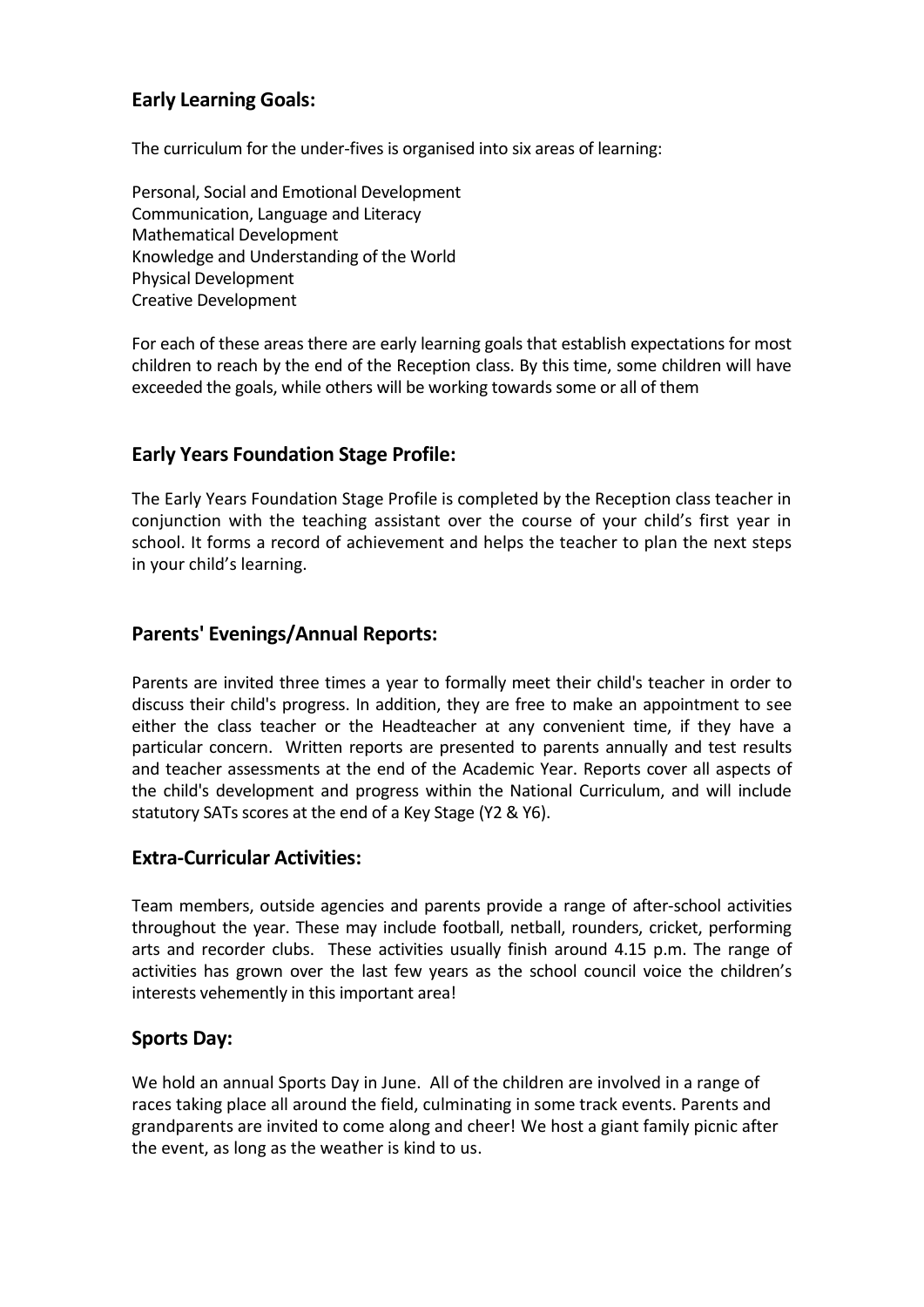# **Transporting Pupils:**

We occasionally ask for parental assistance with transport to an away fixture or a local school visit. All offers of help are gratefully received. We do insist, however, that seat belts are used by all of the children, and that the driver has the necessary insurance cover. Also following national regulations under the Safeguarding of Children Policy our volunteers must have a current CRB disclosure check in place. Please enquire in the school office if you wish to help at school on a regular basis during your child's time at Cobham Primary School.

# **School Uniform:**

- Grey trousers for boys and girls
	- Grey skirts for girls
	- White polo tops or shirts
- Navy sweatshirt (v neck or round neck) or Navy cardigan
	- Light blue checked dress for girls (summer only)
		- Plain grey socks for boys
		- White socks for girls or navy tights
- No decorative colourful hairbands/flowers/clips in hair. (Keep it plain and simple please!)

Uniform requirements will always be flexible and sensitive to cultural wishes/disability/faith & gender.

## **P.E. & Games Kit:**

**Boys**: white/navy blue t-shirt; blue shorts; plimsolls; waterproof trainers and socks for outdoor games (Key Stage 2); jogging bottoms & sweatshirts for cold weather.

**Girls**: white/navy blue t-shirt; blue shorts; navy blue leotard if preferred; plimsolls; navy blue wrap-around skirt, waterproof trainers and socks for outdoor games (Key Stage 2); jogging bottoms & sweatshirts for cold weather.

P.E. and games kit should be kept in a named drawstring bag and hung on the child's peg whilst at school. Please do not send your child to school with oversize sports bags, as cloakroom space is extremely limited. As well as the above, a painting smock / apron or old shirt is useful for messy art and craft activities. **Please ensure that all items of clothing are clearly marked with your child's name, as neither the school nor KCC can accept any responsibility for articles lost or damaged on the school premises.** A lost property box is situated in the Music Room. Occasionally items of school uniform are mislaid, or accidentally taken home by the wrong child. Please check your child's uniform, returning any items belonging to somebody else.

When you take your child to the hairdressers, please ensure that they don't emerge with patterns cut into their hair or with a Mohican-style crest, both of which are inappropriate for school. As a health and safety measure, do not allow your child to come to school wearing sleepers in their pierced ears. If your child has to wear a stud, they must either remove it for PE / swimming or have it covered with tape.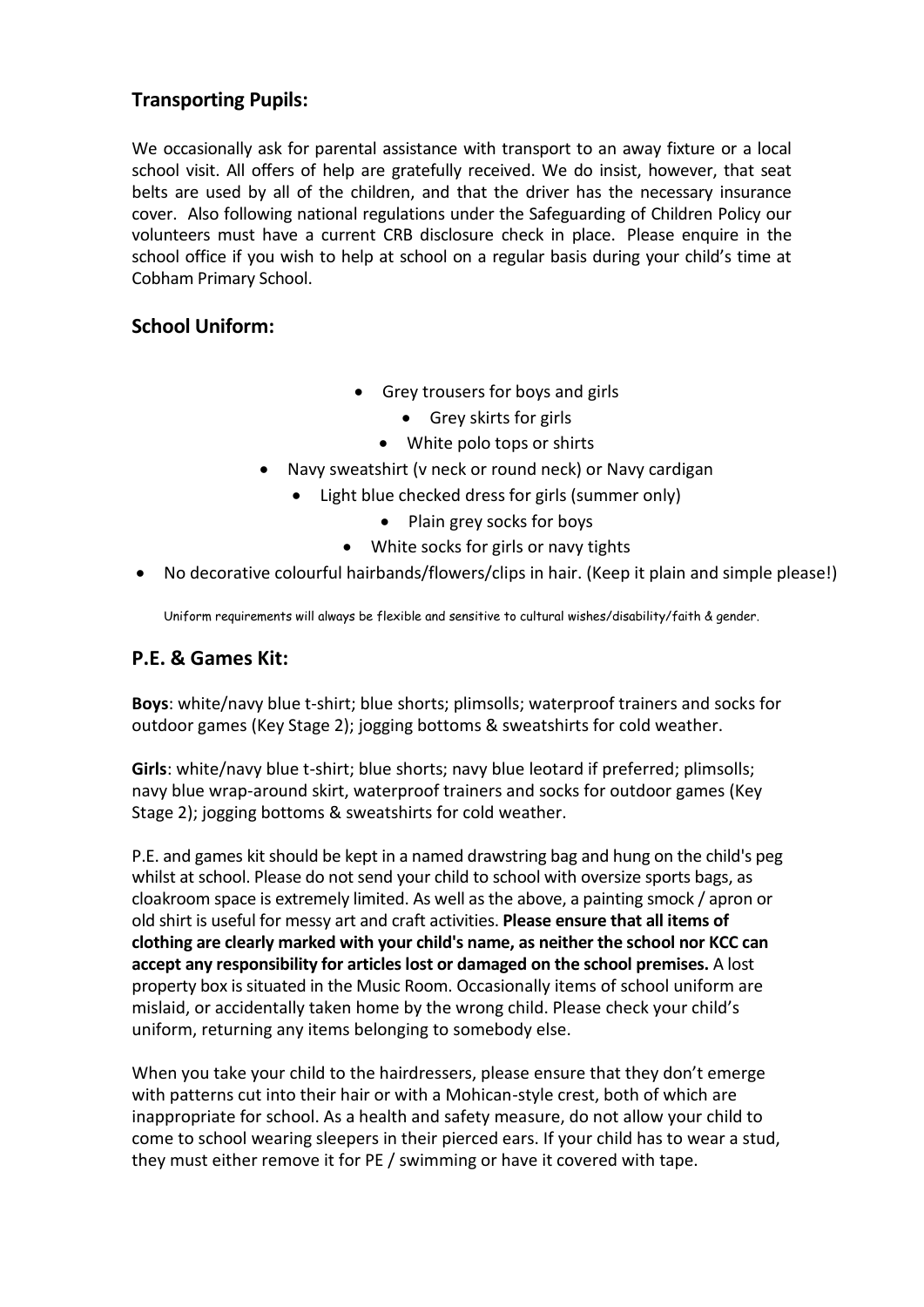# **School Meals:**

School meals will be available from September 2021 at a cost of £2.30 prepared at a local schools kitchen and delivered hot to our canteen. All of KS1 children are entitled to a free school meal. They provide a nutritious and balanced midday meal. Alternatively your child may bring a packed lunch to school. These are eaten in the hall and classrooms, or on the field in fine summer weather.

Parents in receipt of Family Income Support may be able to claim free school meals for their children. please register at [http://www.kent.gov.uk/education-and](http://www.kent.gov.uk/education-and-children/schools/free-school-meals)[children/schools/free-school-meals.](http://www.kent.gov.uk/education-and-children/schools/free-school-meals) Please give the school adequate notice if you wish to change your child's eating arrangements.

The children are also allowed to bring a mid-morning snack of fresh fruit or vegetables. School milk is supplied free to all under-5s, and is available to all others at a small cost. Fruit is supplied daily to our Key Stage 1 classes. Drinking water is available from water fountains, and the children are encouraged to bring a water bottle to school so that they have access to drinking water throughout the day in class.

## **Healthy Packed Lunches:**

Most of you send your child to school with a balanced and nutritious packed lunch, but we are aware that this is not always the case. As a Healthy School, we want all of the children to have a good meal at lunchtime. The following is taken from the Food Standards Agency's website (www.eatwell.gov.uk) which contains a lot of useful ideas. Follow the links to ages and stages / children / school meals and packed lunches:

"As your child grows older, they will tend to follow the eating habits you've established at home. If your child has school dinners, talk to them about what they eat and try to encourage them to vary their meals. If you give your child a packed lunch, it can be a challenge to keep them varied, interesting and healthy. But remember, about a third of our diet should be made up of starchy foods like bread, so sandwiches are a good choice. To make them healthier, make sandwiches using thickly sliced bread or rolls, and choose wholemeal varieties.

**We should all be eating at least five portions of fruit and vegetables each day. Eating fruit and vegetables as snacks between meals as well as part of main meals can help to achieve this. So include salad and vegetable sticks (e.g. carrots, celery, cucumber, pepper) in your child's packed lunch. You could also add fresh fruit or some chopped fruit salad. Dried fruits such as raisins or dried apricots are a good addition to a packed lunch. Every Year we host a healthy eating week where all the children are taught to make a nutritional meal for the family. We also host 'Roots to Food' Workshops for the children where they work together to create a meal!**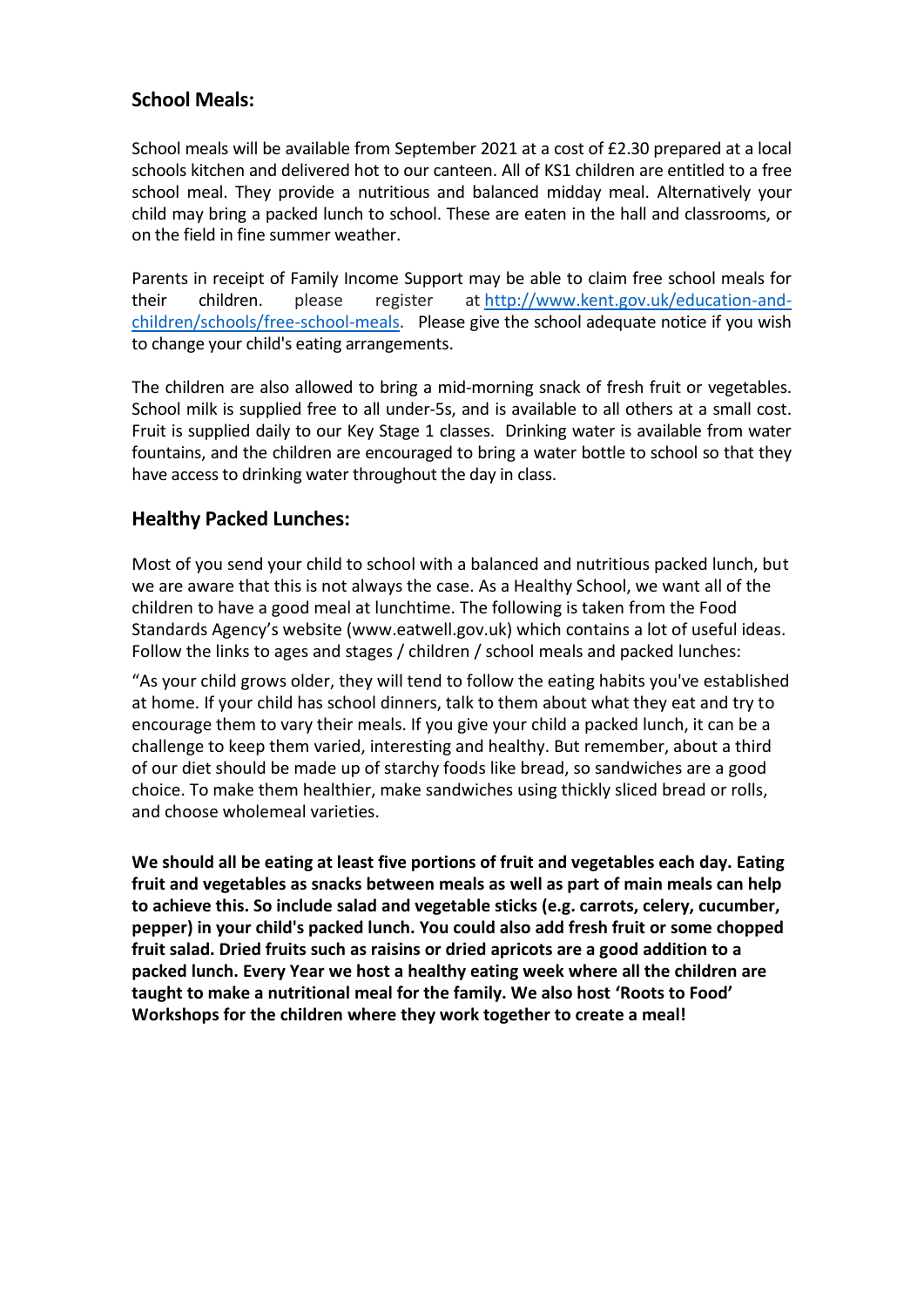# **Parental Assistance:**

Offers of parental assistance are always welcomed. Parents can assist in many ways; for example, supervising cooking or a group activity, assisting with swimming, transport and after-school activities. A number of parents also hear children read on a regular basis. If you are available to help in any way, please let the class teacher know. Also following national regulations under the Safeguarding of Children Policy our volunteers must have a current DBS enhanced disclosure check in place. Please enquire in the school office if you wish to help at school on a regular basis during your child's time at Cobham Primary School.

## **Parent Teacher Association:**

The PTA organises a wide range of social and fund-raising activities throughout the year. These have enabled the school to purchase many items for the educational benefit of the children. The Committee welcomes all offers of assistance.

Cobham Primary School PTA is affiliated to the National Confederation of PTAs, and all parents of children at the school are automatically members. The Committee is elected at the Annual General Meeting held early in the Autumn Term. We are always keen to welcome new members to the committee.

## **Cars:**

Parents are asked to please use the village car park at the rear of the school. **Do not drive into the school back playground at any time.** 

# **Parking Safely:**

Please remember not to park or wait in the following locations:

- in the passing bay directly opposite the school gate; this makes it difficult for cars to pass through the narrow part of the road, and it makes it very difficult and potentially dangerous for the children to cross the road;
- opposite the lane leading to the car park at the rear of the school i.e. on the corner of Lawrence Drive. Parking here makes it extremely difficult for cars turning in, cars coming out, and cars moving up and down The Street.

## **Confidentiality:**

We are always grateful to those parents or grandparents who are able to come in to school during the working week to assist the teachers. However, this is a privileged position in which to be placed, and we do ask those helpers to respect the confidentiality of what goes on in the classroom by not discussing matters relating to the children with other parents. As you will also appreciate, school classrooms and offices contain a lot of sensitive and confidential documentation, and we would therefore ask parents not to enter classrooms or the school office if they are unattended, but to wait outside or seek assistance from another member of staff.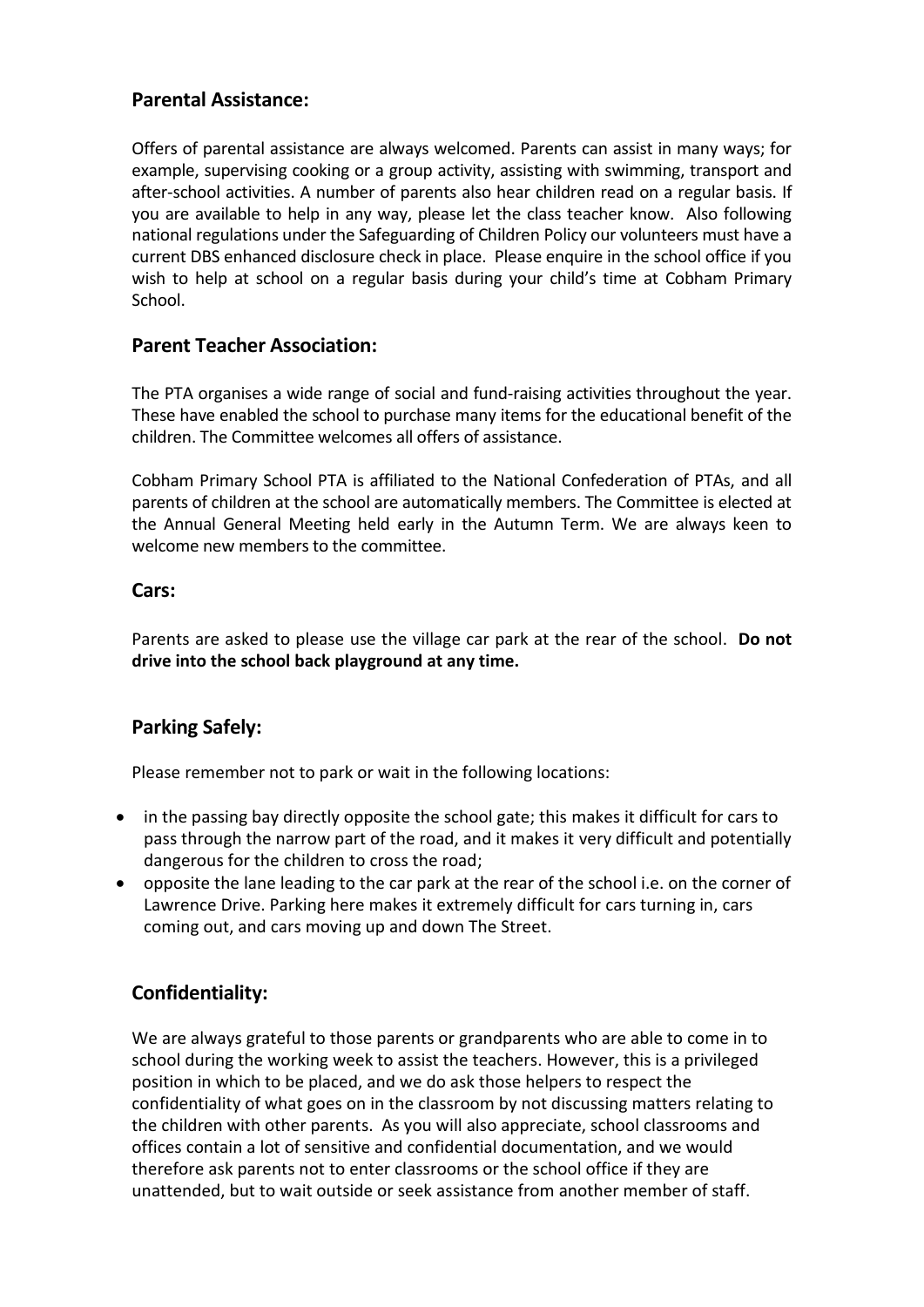Could I also respectfully remind parents that a lot of hurt can be caused to other parents and staff through things being said on the playground and false assumptions sometimes being made. We work hard here to create an atmosphere of mutual respect, and parents are asked to help by maintaining confidentiality and following the correct procedure.

## **Jewellery:**

Children should not wear items of jewellery to school. Studs in pierced ears should either be removed or taped over during P.E. lessons if the teacher feels that they constitute a potential hazard.

## **No Smoking:**

In the interests of the children's health education, we operate a No Smoking policy throughout the school site.

## **Medication in School:**

If your child is unwell, he or she should be kept at home until well enough to return to school. Children should NOT return to school before **24 hours** has passed since vomiting or diarrhoea. If your child is well enough to attend school but needs to complete a prescribed course of medicine, then please arrange for the child's medication to be taken in dose frequencies which allow it to be taken out of school hours e.g. before and straight after school. If it absolutely essential that medicine is taken at lunchtime then we would prefer it if you could arrange to come to school and give the medicine yourself.

### **Headlice:**

Head lice are, unfortunately, a common nuisance among schoolchildren. If a child is found to be infested with head lice, we will alert parents so that they may examine their child's hair and treat them with the appropriate hair lotion if necessary.

### **Emergency Contact Numbers:**

Please ensure that we have an up-to-date list of emergency contact numbers, including mobile phone numbers, in case we need to get in touch with you urgently

### **Absences:**

Parents are asked to phone the school on the first morning of their child's absence, and to send a signed note to school on their child's return. **If an explanation is not received, the absence will be counted as unauthorised and recorded as such.** In the interests of the child's health and safety, we will phone/text you after 9.00am if we have not received an explanation for a child's absence. Parents who need to take their child out of school during the day need to show medical appointment cards or proof of reason for nonattendance at school. Ofsted's target for attendance is 97% and we would love to achieve this and higher!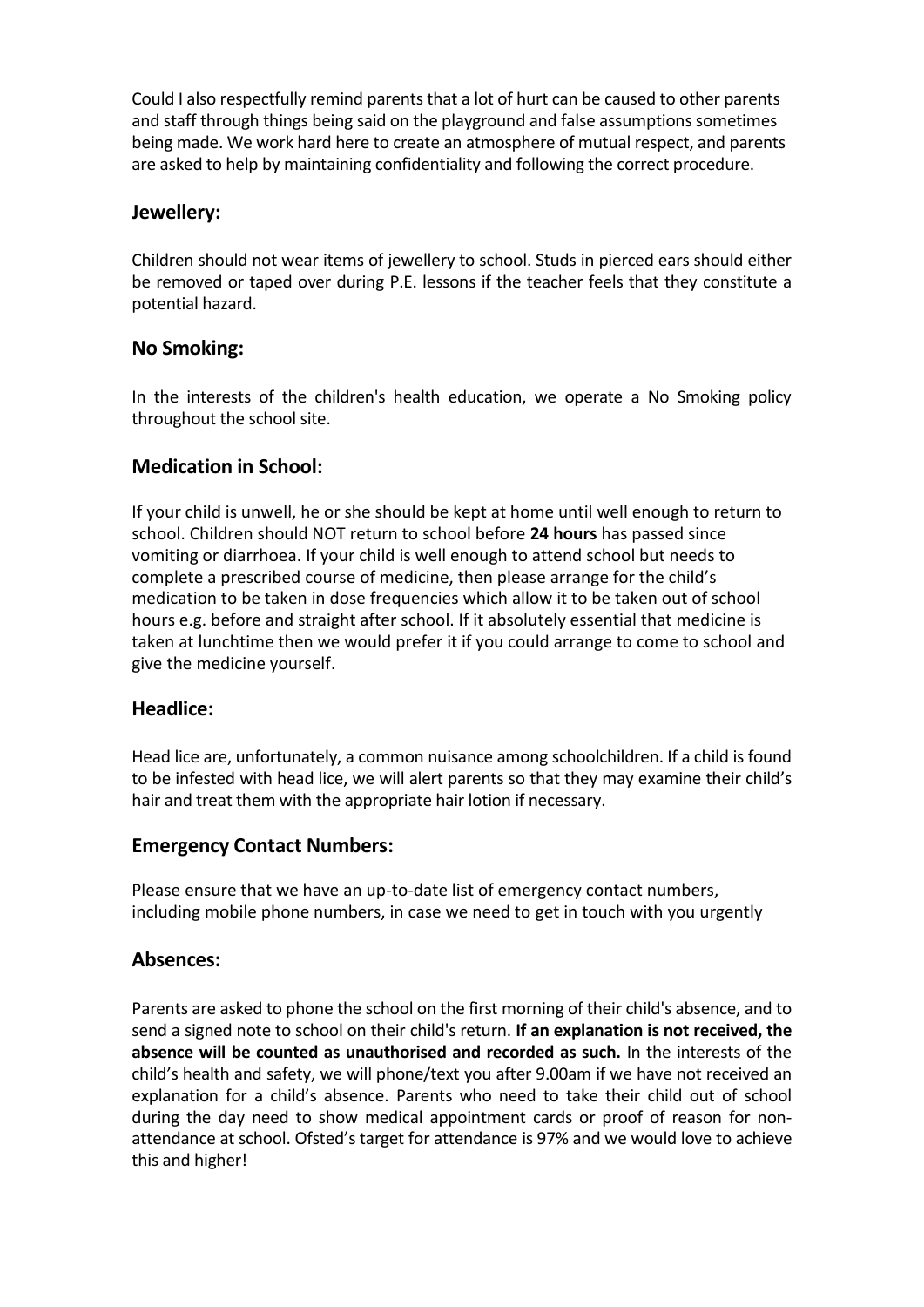## **Accidents:**

If your child becomes ill or has an accident during the day, we will contact you or the emergency contact number you have given, to arrange for the child to be taken home if necessary. In the event of serious accidents (e.g. suspected broken limbs), the child's parents will be contacted, and/or an ambulance will be called. All teaching members of the team hold a current First Aid certificate.

Occasionally your child may bring home a note explaining that they have received a bump on the head or had a minor accident. This is so that you may contact your doctor if you feel that this is a necessary precaution.

# **Pre-School Children and Health & Safety:**

Parents of pre-school children should please ensure that they do not allow them to climb on the wooden play equipment adjacent to The Ship or the outdoor gym equipment. The scale and nature of this equipment, it is not suitable for pre-school and infant children, and we do not want any accidents or injuries.

## **Sun Protection:**

In the summer, please ensure that your child comes to school with a suitable baseball cap (those with the Cobham logo are available from the usual supplier) to wear when outside. We try to get the children to stay in the shade as much as possible, but if you are concerned about over-exposure to the sun, please apply a sunscreen before they come to school. They may bring it to school in their bags to apply themselves during the day, if necessary, but please note that staff cannot be responsible for applying sun cream to a child's skin.

Please also remember to send your child to school with a drinking bottle of chilled water, which they can keep in their classrooms and which they can refill when necessary.

## **Holidays During Term Time:**

At the end of each term we report the number of our pupil absences to the DfE. We have a target figure for authorised absences of below 5% over the year, but we aim for the actual figure to be less than this. Therefore, please note the following:

- Your child's education will be adversely affected by absences caused by you taking holidays during term time, so these should be avoided at all costs;
- We cannot provide extra lessons for children who have been absent, and we will not provide your child with schoolwork to take with you on holiday;
- You are not entitled to take your child on holiday during term time and could be fined if this happens;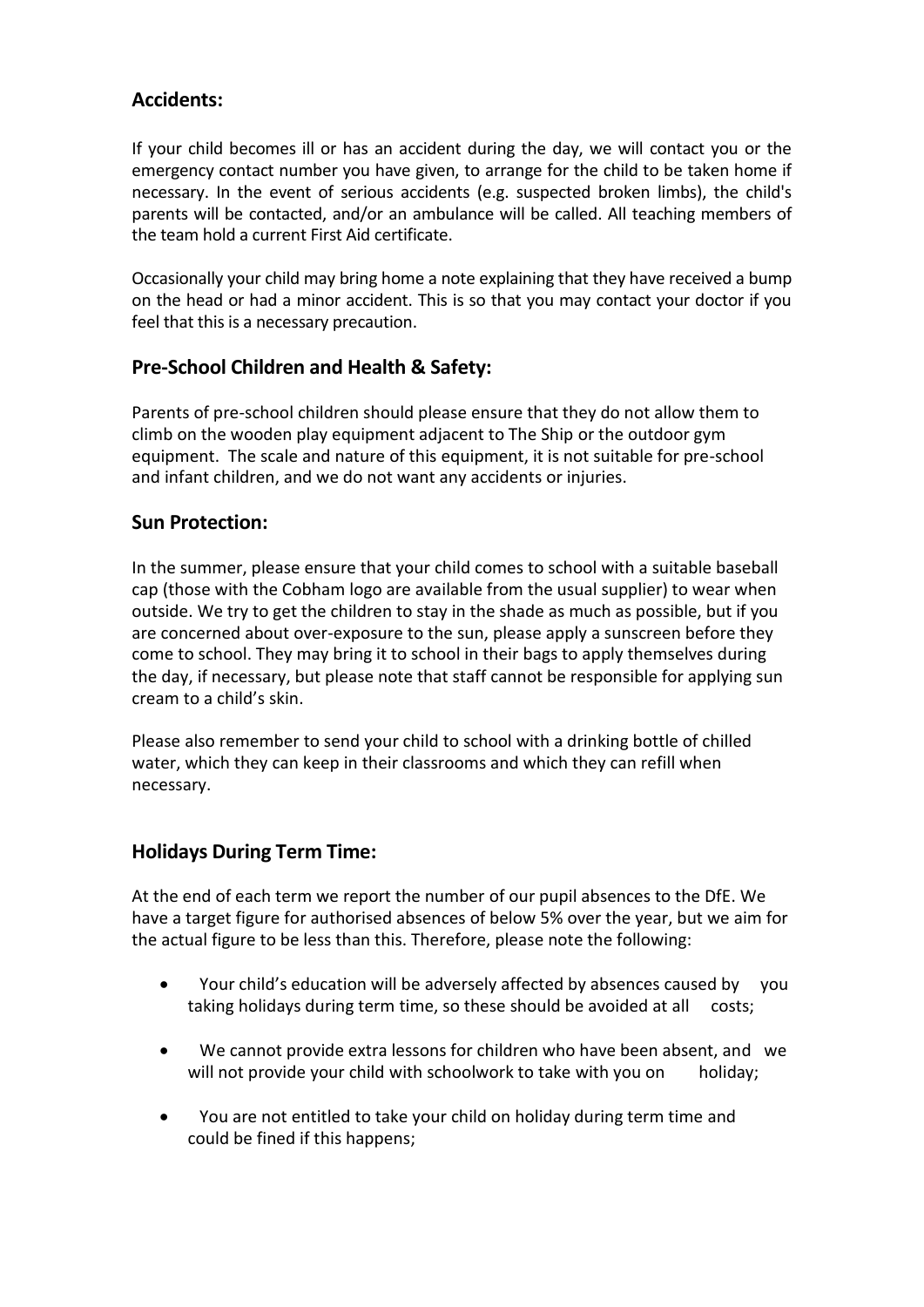• Any exceptional circumstances can be requested, but may not be authorised depending on the reason for absence. 'Any exceptional circumstance' is defined as any unavoidable cause, for example a one off emergency situation.

## **Reporting Absences:**

If your child is not going to be in school one day for any reason, it is vitally important that we know about it. Therefore please ensure that:

- You telephone, text or email the school before 9.00 a.m. if your child is not going to be in that day – leave a message on the answer phone;
- $\blacksquare$  If your child is not present when the register is taken, and we have not received an explanation for the absence, we will phone you to find out where your child is. **Please avoid this happening by telephoning us first.**

### **Lateness:**

The school session officially starts at 9.00 a.m. However, we have a significant number of parents who deliver their children to school after 9.00 a.m. on a regular basis. Please note the following:

- All children arriving in class after 9.00 a.m. will be recorded in the register as 'Late';
- The registers are taken to the office by 9.10 a.m. If your child arrives at school after this time, he/she should report to the office so that they can mark him/her in the register as 'Late';
- The registers will be officially closed at 9 a.m. This means that any child arriving at school after 9 a.m. will be recorded as an 'Unauthorised Absence' for that session. These absences will be recorded on your child's records;
- If lateness is persistent and avoidable, it will also be counted as 'Unauthorised Absence' and recorded on your child's records as such;

### **If you arrange for someone else, or somebody not known to the class teacher, to collect your child at the end of school, please let us know. We will not hand your child over to a stranger or someone else without your authorisation.**

## **Library:**

We have a well-stocked central school library with a computerised library system. The children are able to borrow books without the need for library cards. Our software recognises the individual children when they borrow or return a book through their thumb-print – they don't have to enter their names. The books are scanned with a hand-held scanner. Please be assured that it is not the children's actual thumb-print that is stored, only a digital numeric code that the software associates with each unique print.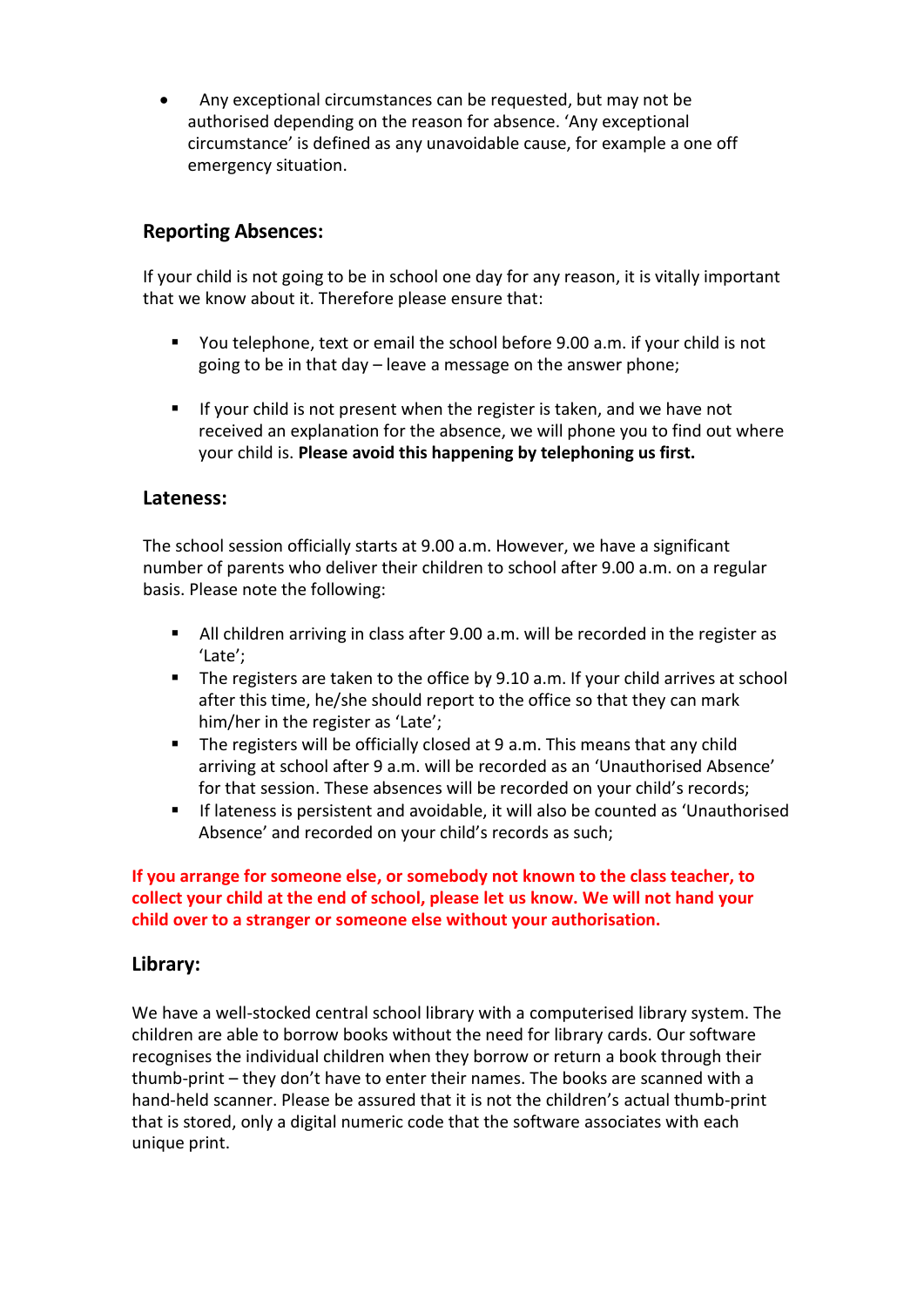# **Safety on Site:**

Parents are reminded that they are responsible for the conduct and welfare of their preschool children whilst on site. Please do not allow them to disturb the children working in class, and do not allow them to climb on the adventure playground apparatus.

Please note that your children are not covered by the County's Accident Insurance Policy, and it advisable for you to have your own policy. Details of a Personal Accident Insurance Scheme for schoolchildren are available from the office.

# **Entering School:**

We ask parents not to come in to the classrooms or cloakrooms before school to hang up their child's coat or bag, as this creates severe congestion, and we want the children to become independent as soon as possible.

## **Parents' and Pupils' Questionnaires:**

We send out a parents' questionnaire, 'What do you think about your child's school?' annually. The pupils also complete an anonymous questionnaire. The results are analysed and reported back to governors, parents and pupils, and the findings are acted upon as part of our self-evaluation and school improvement processes.

## **Rules and Responsibilities:**

The children are all issued with a copy of our 'Caring Cobham Code' booklet, produced by the children themselves, which forms the basis of our code of conduct. I hope that you will read it with your child.

## **School Photographer:**

The school photographer usually visits on two occasions each year, once to take individual and family portraits, and once to take the whole class. If you would like a pre-schooler included in a family photo, please come to the hall from 8.30 a.m. with your children.

## **Children's Photographs in Newspapers:**

Like most local schools, we occasionally have visits from press photographers, and it is good for the children to be featured in local newspapers. However, we now have a blanket policy whereby the names of children will not be given with general class / school photos, unless it is for a particular achievement, and then only with parents' express permission*. If you would rather not have your child's photograph appearing in the media at all, please notify the office as soon as possible.*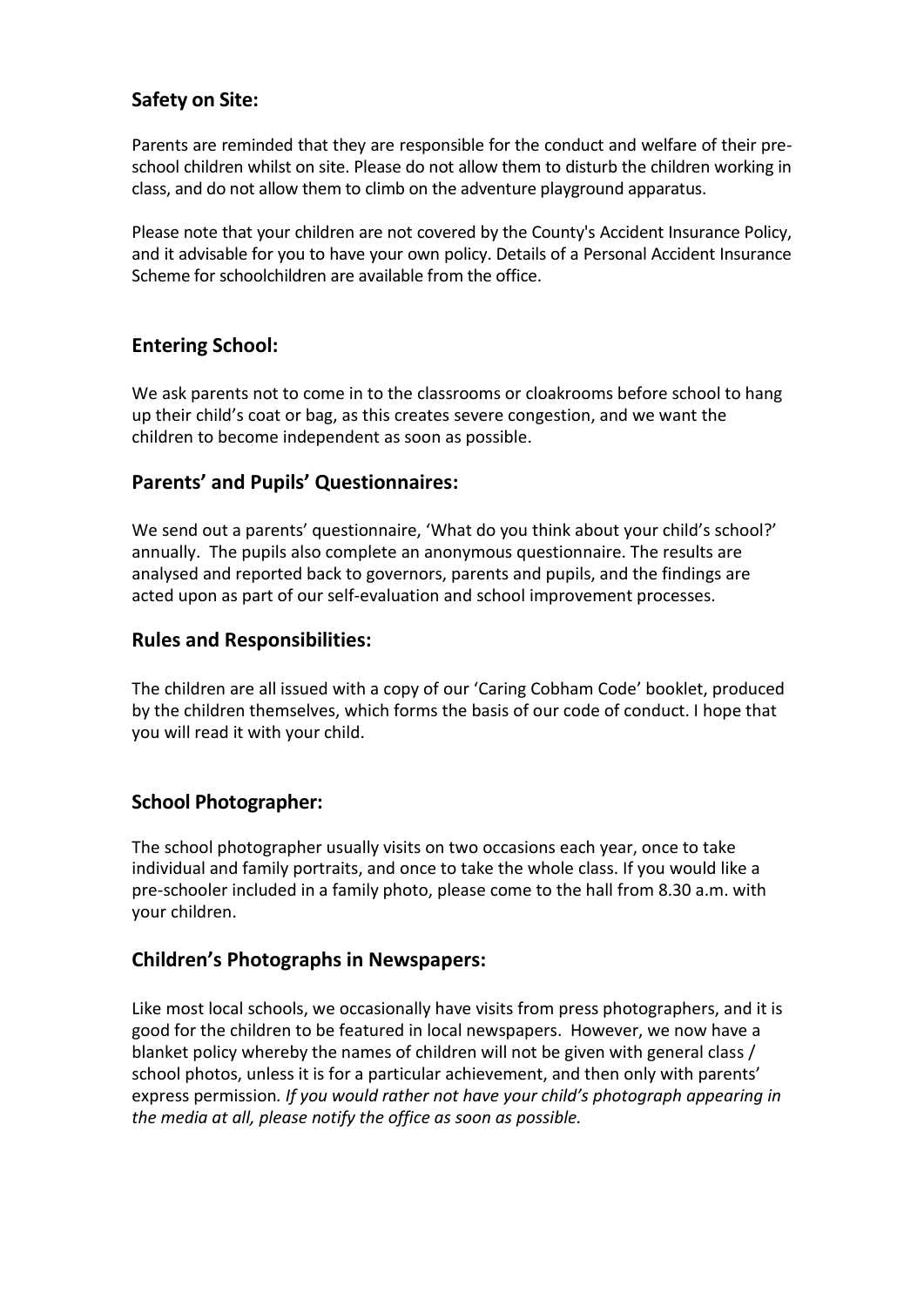## **Secondary Education:**

Our aim is to ensure that all Year 6 children eventually transfer to the type of Secondary School that best suits their ability. This may be a Non-Selective School (e.g. Meopham School, Northfleet School for Girls, Thamesview) or a Grammar School (e.g. Gravesend Grammar Schools for Boys and Mayfield Grammar School for Girls). We also send a significant number of our children to secondary schools in Medway (e.g. Rochester Girls' Grammar School, Strood Academy). Children applying for a place at a Grammar School currently take tests in Mathematics, Verbal and Non-Verbal Reasoning, and they also have a written English task. Parents have the right to opt in or out of this assessment process, and we provide professional advice to help parents make this difficult choice.

Alternatively, children may be admitted to one of the two 'wide-ability' Church Aided schools in Gravesend (St. George's C.E. School and St. John's R.C. Comprehensive School).

Other secondary school options include the Longfield and Leigh Academies in Dartford, and Grammar and non-selective schools in Northfleet, Dartford and Wilmington. Further details of all of these options are available from the school. They are supplied annually to the parents of Year 6 children.

# **Secondary Schools to which Year 6 Pupils transferred to in September 2021 (number in year group: 32)**

- Gravesend Grammar School for Boys (6)
	- Mayfield Grammar School (4)
		- Meopham School (4)
	- The Rochester Grammar School for Girls (1)
	- Rochester Independent College (2)
		- Gad's Hill School (1)
		- Kings Rochester (2)
	- Fort Pitt Grammar School for Girls (1)
		- Longfield Academy (3)
		- St George's C E School (1)
			- Holmesdale School (1)
- Sir Joseph Williamson's Grammar School (1)
	- Northfleet School for Girls (2)
		- Thamesview (2)
		- Wrotham School (1)

# **Secondary Choices Information Evening:**

Parents of children in Year 6 (and Year 5 if interested) are invited to come along to this talk in June, when I explain the process for choosing your child's secondary school, and answer any questions parents might have.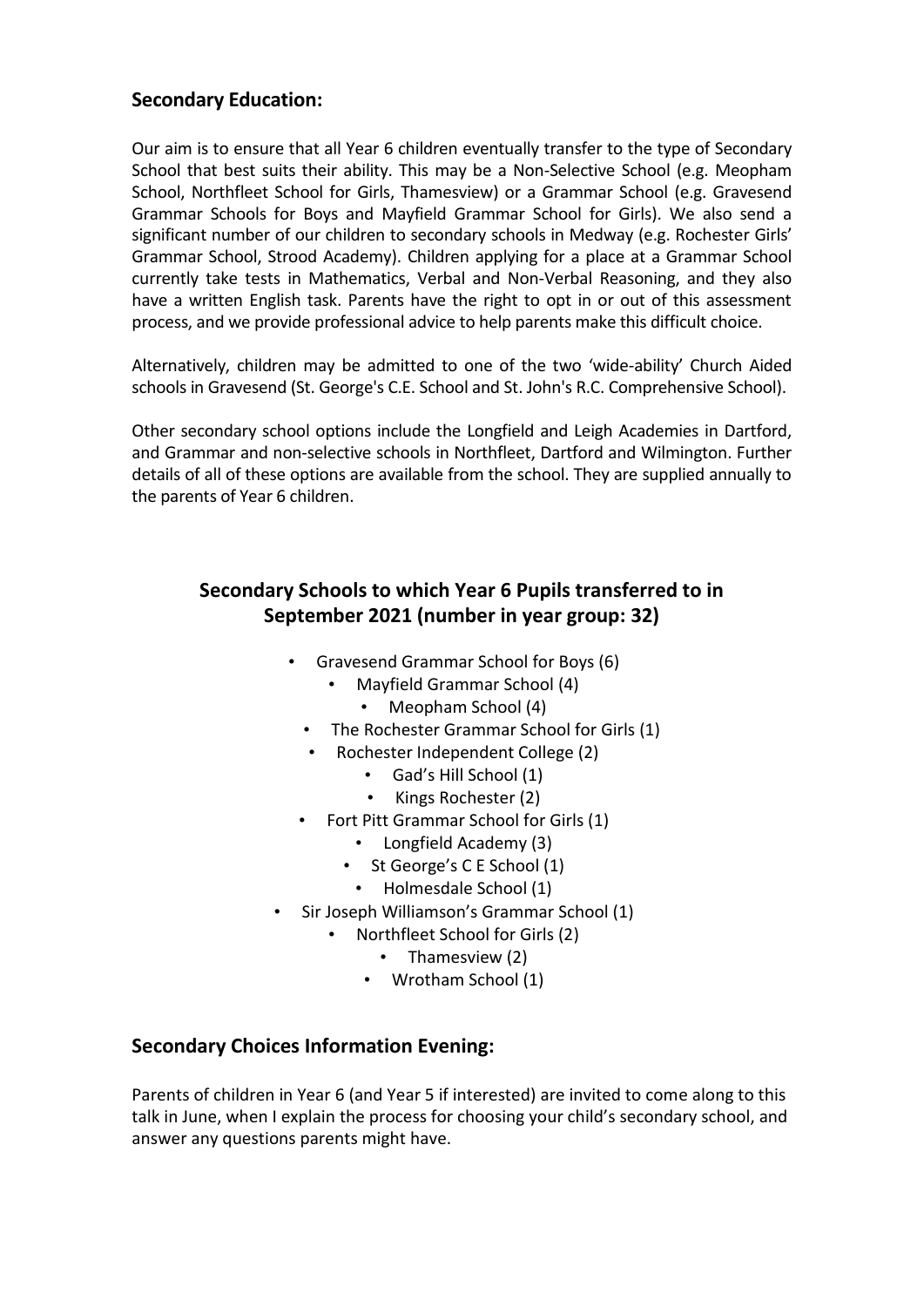# **Charging Policy:**

The school's charging policy, agreed by the Governors, states that:

Pupils will not be charged for activities which take place wholly or mainly within school time, but parents may be asked to send a **voluntary contribution** to help cover expenses e.g. coach travel and admission charges. The children will be treated similarly, irrespective of whether or not their parents have agreed or are able to give a voluntary contribution. However, the activity may be cancelled if insufficient contributions are forthcoming.

Charges may be made for activities which take place wholly or mainly **outside** school hours e.g. residential visits, after school clubs, etc

Parents may be asked to pay for the cost of breakages or losses to school property where this is the result of a pupil's behaviour.

In cases of genuine financial hardship or where voluntary contributions cannot be regularly made, parents are asked to approach the Headteacher to discuss the matter or put the reasons in writing. All such cases will be treated sympathetically and in confidence.

Parents in receipt of state benefits, and the carers of Looked After Children, will not be expected to pay the charges listed above.

## **Complaints Procedure:**

If parents have a general complaint or a specific complaint about the curriculum or religious worship in the school, they are firstly asked to discuss the matter with the child's class teacher. If they feel that the class teacher cannot resolve the matter, then they are asked to discuss it with the Headteacher. It is hoped that the majority of issues may be satisfactorily dealt with in this way.

A parent who is still dissatisfied may refer the matter to the school's Governing Body via the Chair of Governors (Mrs K Cresswell). There are also further appeal stages to a panel of the Local Education Authority and, finally, to the Secretary of State for Education. Further details are set out in the leaflet "The Curriculum and Religious Worship in Schools: Arrangements for Considering Complaints". Copies are available free of charge from the school or from the Area Education Office.

### **Standard Assessment Tasks (SATs):**

Children reaching the end of Key Stage 1 (6-7 year olds) will be assessed in Maths, English and Science. Children reaching the end of Key Stage 2 (10-11 year olds) will take national tests in English and Maths, and will also be assessed by their teacher on their levels of attainment in these subjects. These levels will be reported to the child's parents. In addition, we also use a range of assessment tests in Years 3, 4 and 5.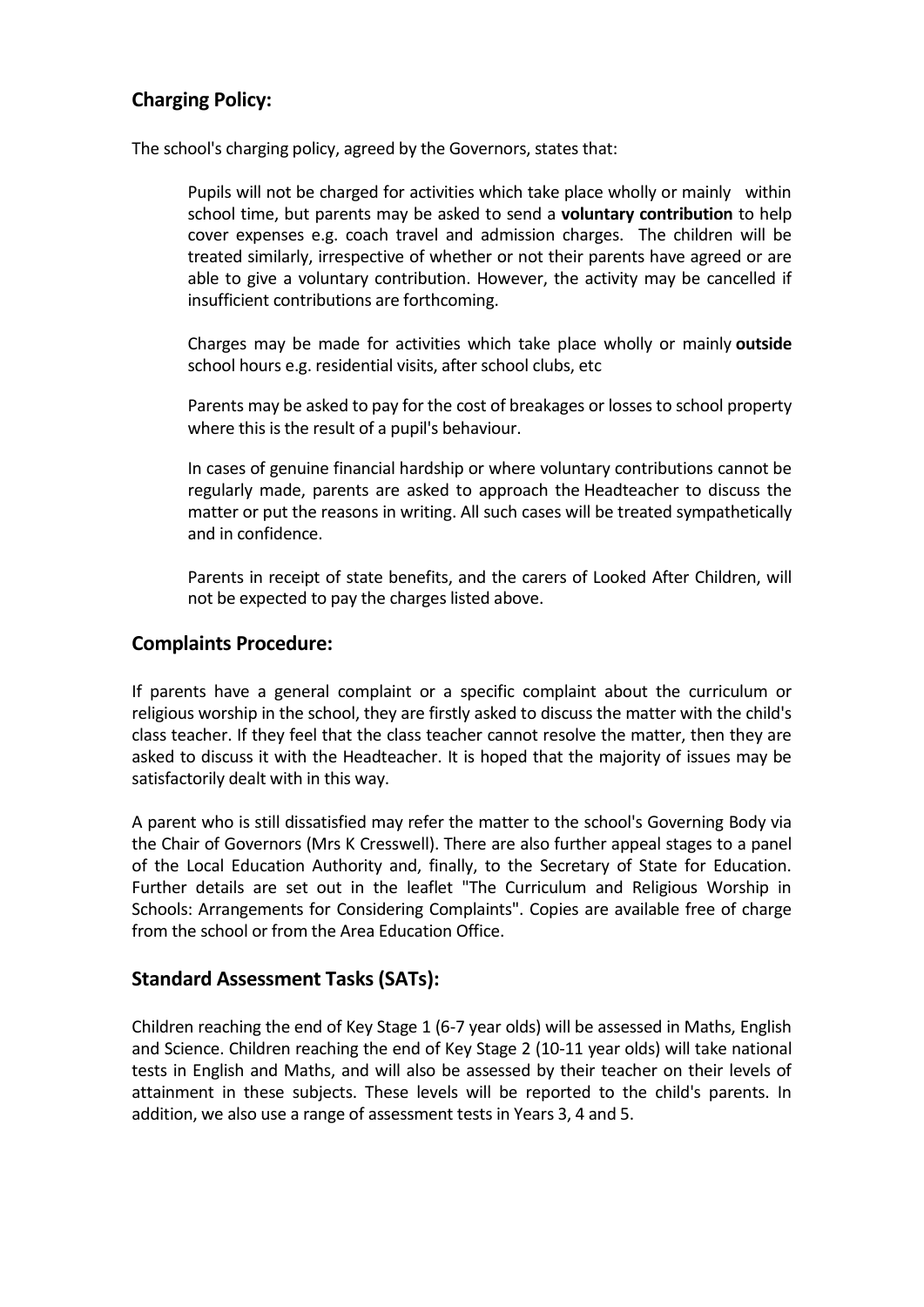## **Arrangements for Disabled Pupils:**

Parents of disabled children are asked to give the Headteacher details of the disability as soon as they are offered a place at the school. The Headteacher will arrange a meeting at a mutually convenient time to discuss the ways in which the child's disability might hinder her/him from taking a full part in the life of the school, and the ways in which such difficulties will be overcome. The Headteacher will then make any arrangements necessary to enable the child to participate fully in all lessons and activities. These arrangements may include briefing staff, obtaining special equipment, making minor adaptations to the building, rearranging classroom furniture and/or employing support staff.

These may take time to put into place and may require advice and assistance from the Area Office or specialist agencies, so parents are urged to see the Headteacher as soon as possible so they everything can be ready for the child's first day at school.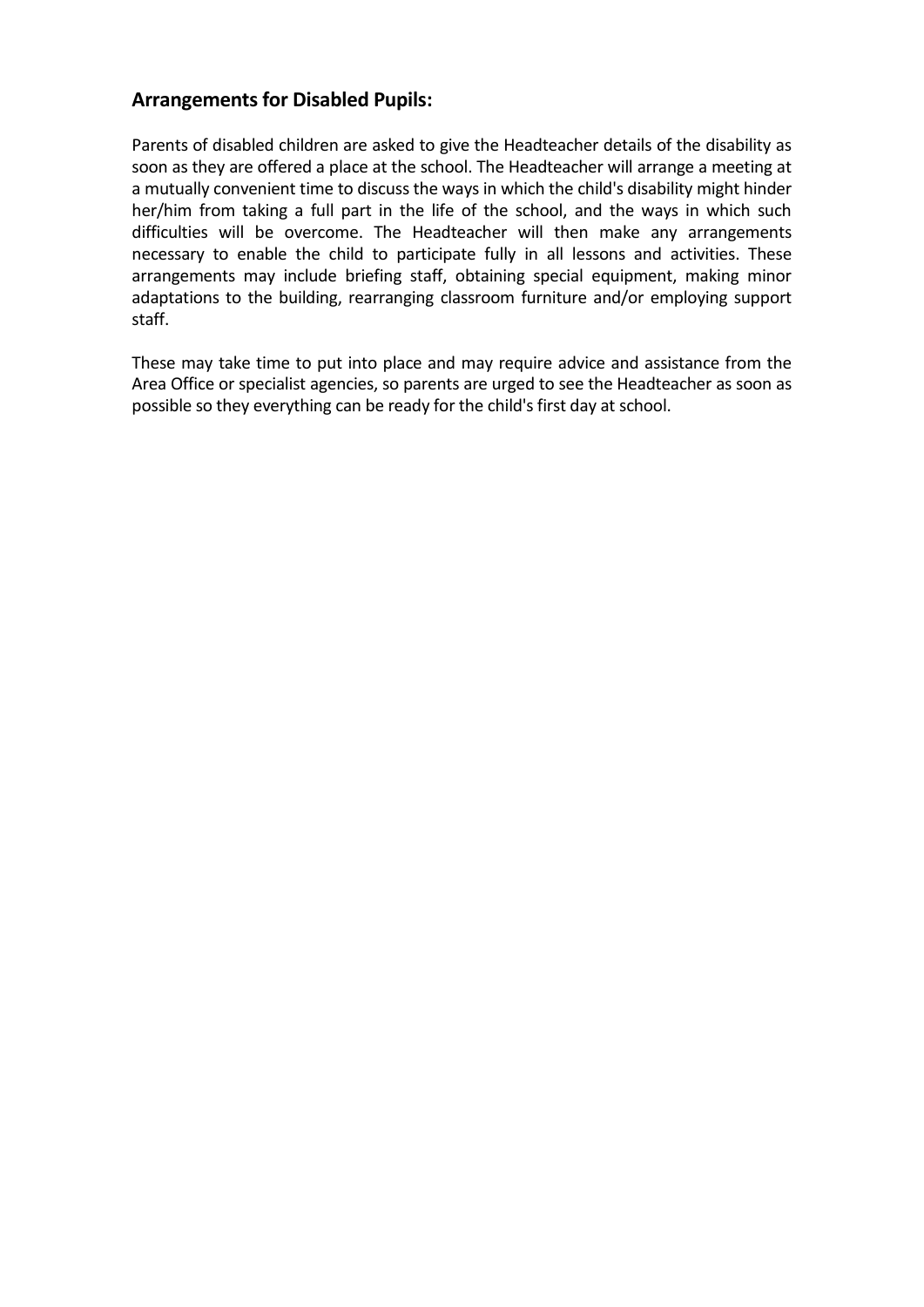# **Home-School Agreement**

Parents and their children are asked to sign and retain a copy of our Home-School Agreement, which is also signed by the school, and which summarises the productive partnership we expect between the home and the school.

### **The School will:**

- provide a safe, friendly, caring and dedicated learning environment
- enable each child to make the most of her/his talents and skills
- provide a personal creative curriculum which meets the needs and interests of all children
- set regular and age appropriate homework
- inform parents about their child's progress at termly meetings and through the child's Annual Report
- contact parents over any concerns regarding work, behaviour, attendance or other matters
- value and treat each child equally, celebrating race, faith, background and gender
- keep parents informed about school activities through regular newsletters

### **The Parents / Guardians will:**

- understand the importance and impact that good attendance and punctuality has on a child's progress
- support the school's policy and guidelines on positive behaviour management
- support their child in homework and other opportunities for home learning
- attend parent evenings to discuss their child's progress
- let the school know about any concerns or problems which might affect their child's work or behaviour as quickly as possible
- ensure that their child wears school uniform and is proud to be at Cobham Primary School

### **The Child will do her/his best to be:**